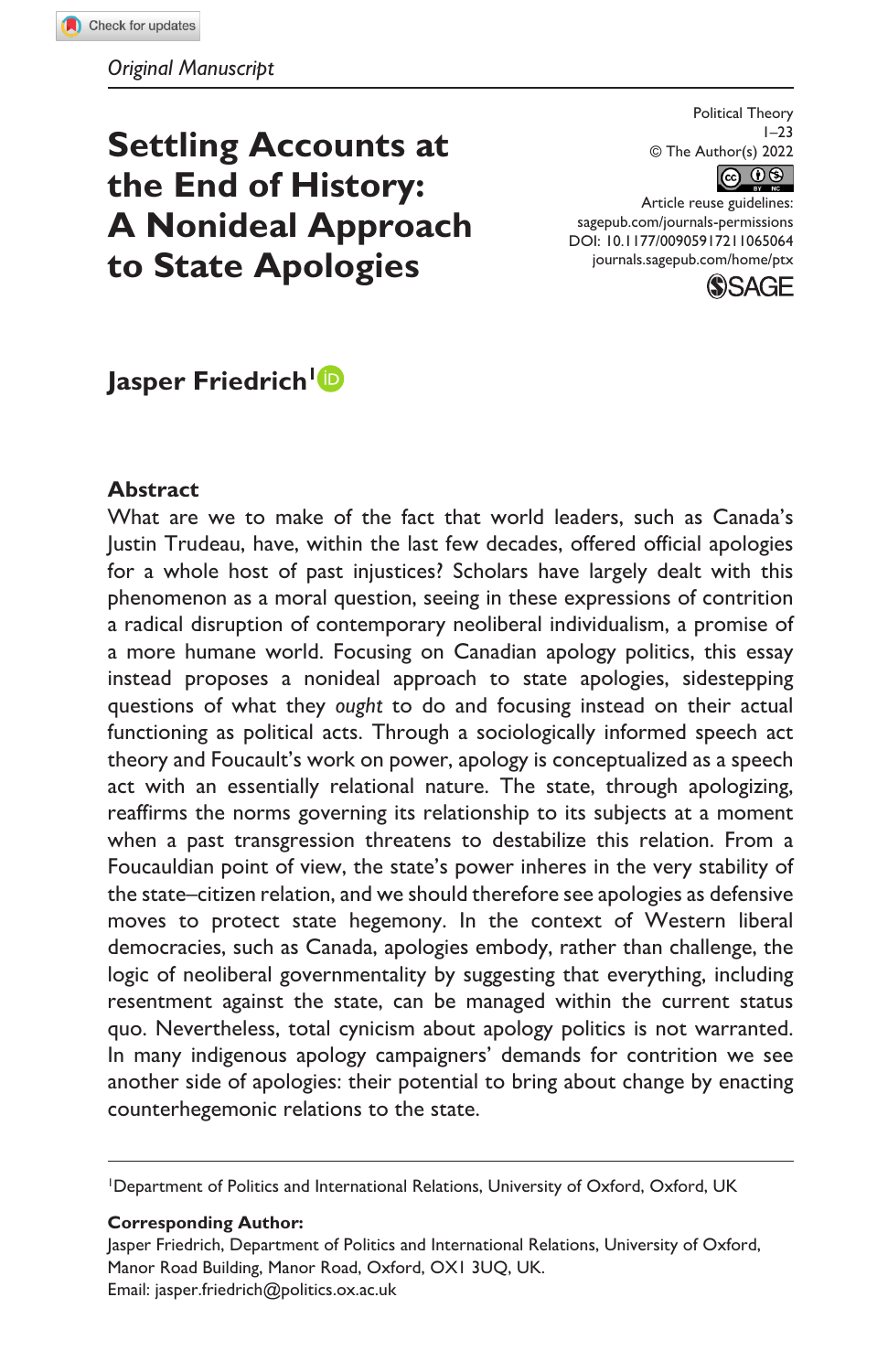### **Keywords**

state apologies, reconciliation, Canada, governmentality, historical injustice

# **Introduction: The Age of Apology**

No less than ten times has Canadian PM Justin Trudeau offered official apologies on Canada's behalf for past wrongdoings<sup>1</sup>—most recently in June 2021 in the wake of the discovery of 751 unmarked graves at the site of a former residential school in Saskatchewan. While one scholar of political apologies has named Trudeau's Canada the "apology capital of the world" (Rhoda Howard-Hassmann cited in Dickson 2018), this forms part of a global trend. Throughout the last decades, we have seen a rise in official contrition expressed by prime ministers, presidents, and other state officials; on the state's behalf, they take responsibility for the past and promise to do better in the future. In response, scholars have availed themselves of such catchy phrases as "the age of apology" or "a wave of collective apologies" (Trouillot 2000, 173; Gibney et al. 2008). Such expressions are not taken out of the blue: there *has* been a steady increase in states' contrition since the 1990s (Zoodsma and Schaafsma 2021).

This phenomenon has surprised many. After all, we supposedly live in a world dominated by liberal individualism where only individuals can be held to account for their actions—indeed, Celermajer (2009, 3) sees the trend of contrition as a counterreaction to this world, "a sign of late modern malaise, of our disappointment with the promises of a rationalized politics." On this view, state apologies represent a break with politics as usual. It is assumed, in one way or another, that "genuine" or "authentic" mea culpas will always be in the interest of justice. Granted, most actual state apologies are imperfect, but *in theory* successful apologies transform the political world for the better. Such an approach sees apology as a radically moral act with an origin external to current political logic—a deus ex

<sup>1.</sup> The ten apologies—more than any other leader has offered on behalf of their state—were given to the victims of the 1914 Komagata Maru incident (18.5.2016), former students of Newfoundland and Labrador residential schools (24.11.2017), Canada's LGBTQ2 community (28.11.2017), the Tsilhqot'in Nation (twice: 26.3.2018 and 2.11.2018), Jewish refugees on the MS *St. Louis* (7.11.2018), Inuit victims of government tuberculosis policies (8.3.2019), the Poundmaker Cree Nation (23.5.2019), Italian Canadians interned during World War II (27.5.2021), and the Cowessess First Nation in the wake of the discovery of 751 unmarked graves at a former residential school site (25.6.2021). This is according to The Political Apologies database, available at [www.politicalapolo](www.politicalapologies.com)[gies.com](www.politicalapologies.com) (Zoodsma and Schaafsma 2021).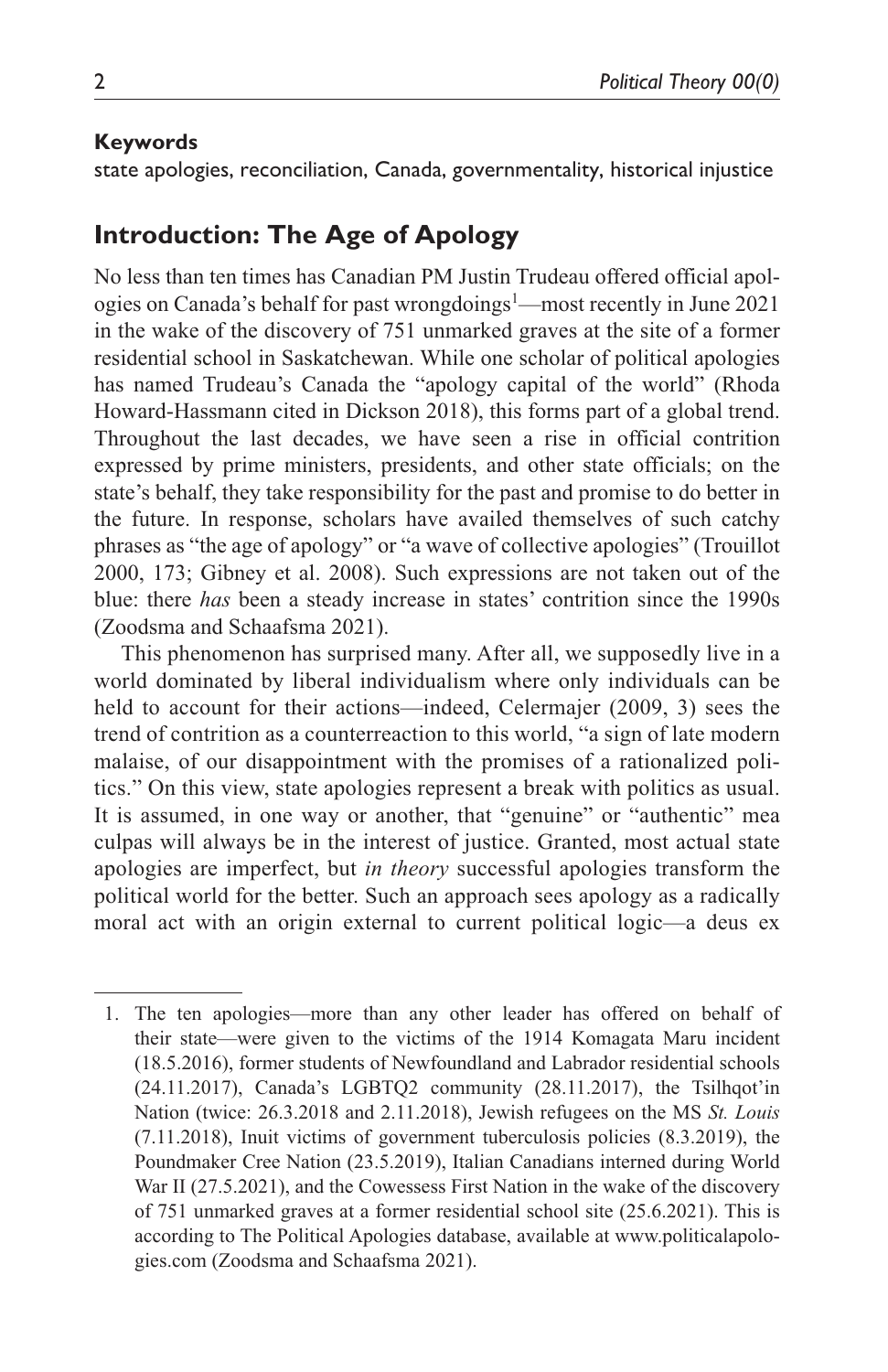machina to sweep in and save us from the excesses of injustice produced by centuries of exploitation.

This essay proposes a different, nonideal perspective. Instead of a radical break with the contemporary ethos of rationalized liberal politics, could this wave of apologies not be read as a symptom of our times? Francis Fukuyama (1992) has perhaps better than anybody expressed the liberal sensibilities of the post–Cold War era, which coincides so neatly with the "age of apology." His arguments are well-known. Ideological struggle is over, and history has culminated in a capitalist liberal democratic system that will eventually take care of everyone's basic needs; all that is left to do is to solve the technical problems of making government and the economy run as smoothly as possible. Now that all is said and done, now that we have found the final form of government and there is nothing left to fight about, what else can we do than to turn to those who were wronged along the way—those who suffered while we were still experimenting with the imperfect ways of ruling—and declare in one voice our regret for the past? *Sorry*. Now, at the end of history, let us finally settle the accounts.

In order to understand how the rise of state apologies fits into our contemporary world, I make the case for adopting a nonideal approach to state apologies drawing on sociologically informed Speech Act Theory and the work of Michel Foucault. Following a brief survey of some of the major perspectives found in the growing literature on political apologies (part 2), I show, in part 3, how we can think of mea culpa as an essentially political act in terms of its effect on power structures that it may challenge or, more often, reinforce. Part 4 then looks more closely at apology politics in the context of Trudeau's Canada and what Foucault has termed "neoliberal governmentality." In the conclusion, I offer some final reflections on what these expressions of official contrition can tell us about the political moment in which we live (part 5).

# **Beyond Ideal Apology Theory**

The bulk of work on state apologies falls within what can be called an idealtheoretic approach. The assumption tends to be that we can understand these acts of contrition best through what Charles Mills (2005, 167) terms an "ideal-as-idealized-model"—that is, a model of what an apology would *ideally* be (see also MacLachlan 2014). Both theoretical and empirical work often "tacitly [or not so tacitly] represents the actual as a simple deviation from the ideal, not worth theorizing in its own right" (Mills 2005, 168).

Lynne Tirrell (2013), for instance, builds an idealized theoretical model of apology as "other-regarding" and "seeking the restoration of the victim's damaged moral status" (161). She then compares Bill Clinton's 1998 apology to Rwanda to her ideal model concluding that, in some ways, it falls short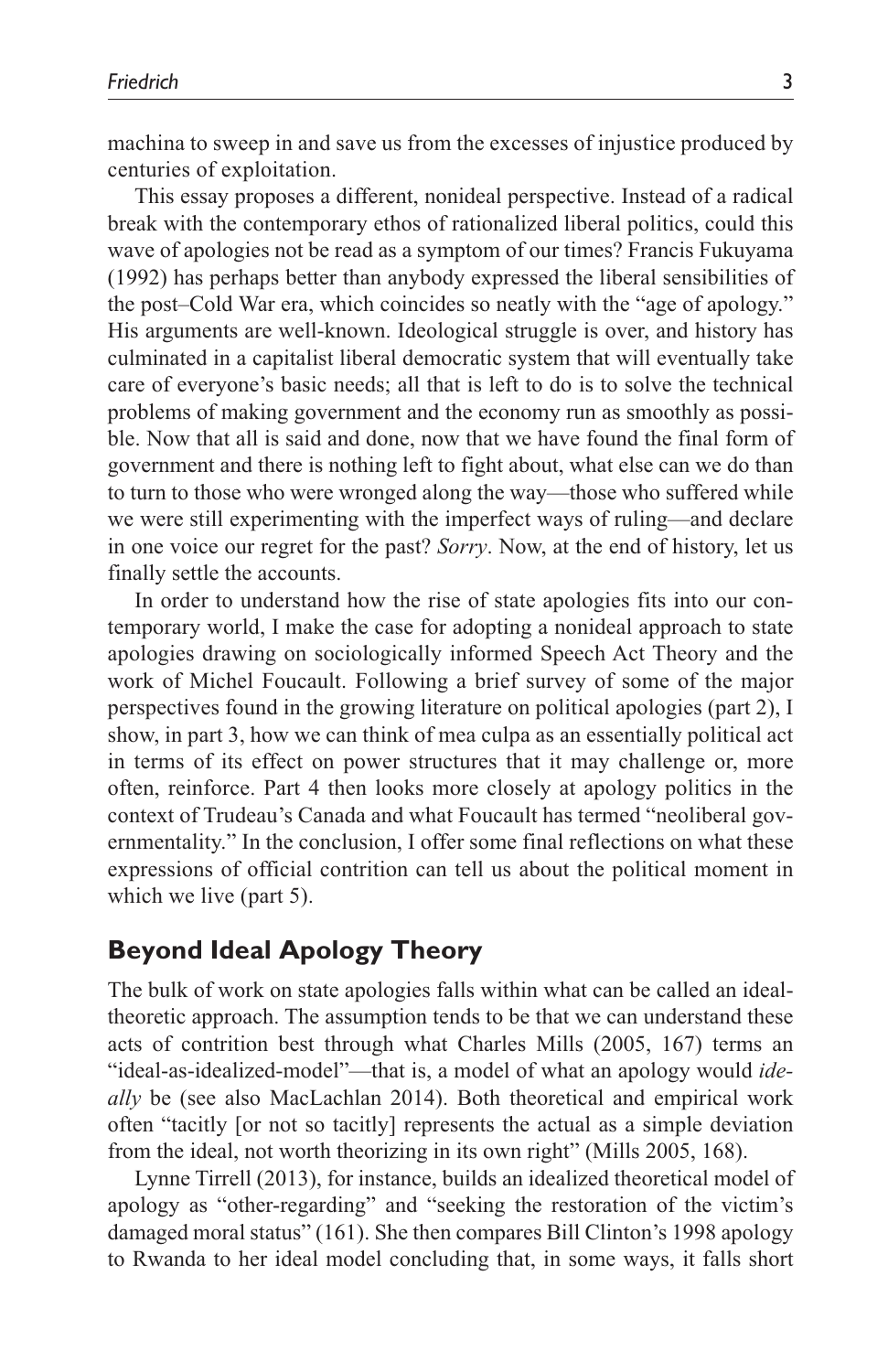(173–77). In a more empirically driven essay, James (2008) similarly constructs a model of an "authentic" political apology and examines several Canadian apologies, finding them generally "morally inconsistent" (149). Thompson (2010) takes this approach to the extreme, by arguing, through Derrida's (2001) work on forgiveness, that the only true apology would be one that undoes the past and is therefore impossible—mea culpa can only ever be an imperfect attempt to achieve what can never be achieved. There may certainly be value in theorizing ideal apologies in their own right, but by seeing actual apology politics merely in terms of conformity to or deviation from an ideal, I contend, we are likely to miss the real political significance of these acts—in particular how they may best be understood as part and parcel of a neoliberal mode of governance, rather than a break with it.

Another strand of the literature rejects the theorization of political apologies on the model of an interpersonal moral act.<sup>2</sup> Instead, authors such as Villadsen (2014) argue that these expressions of sorrow are best analyzed at the level of political rhetoric. Apologies can be seen as a quasi-pedagogical act that affirms certain norms (Mihai 2013) and (re)constructs the community's moral framework (Celermajer 2009, 53). Melissa Nobles (2008), in her influential "membership theory" of political apologies, also takes such an approach, arguing that politicians express sorrow for the past when they wish to include the historically excluded in the national community today. The apology here becomes a pragmatic tool to achieve certain political goals, such as strengthening norms or redefining membership of the national community.

Although not idealizing the speech act of apology, many of these accounts of state apologies still suffer from a different kind of idealization—namely, the assumption of "ideal social institutions" (Mills 2005, 169). Nobles tacitly assumes an unproblematic notion of inclusion as if the community minorities are included in is not also permeated by power and oppression. Further, when apologies are seen to affirm moral norms, it is rarely questioned how these norms are embodied in unequal social structures. In fact, the idealized model of apology is more often than not smuggled back in through the assumption that if the effects of apologetic political speech do not actually benefit the recipient group, it is simply "cruelly hypocritical" (Thaler 2012, 270).

To be sure, there are exceptions to the ideal-theoretic approach. Critical scholars have pointed to how official apologies put the transgressor at the center of attention, giving the state "the privilege of speaking, speaking for and representing" (Bentley 2018, 400). Especially in settler-colonial contexts,

<sup>2.</sup> Trouillot (2000) gives a compelling account of the inherent contradictions in the analogy between collective and interpersonal apology within a liberal framework.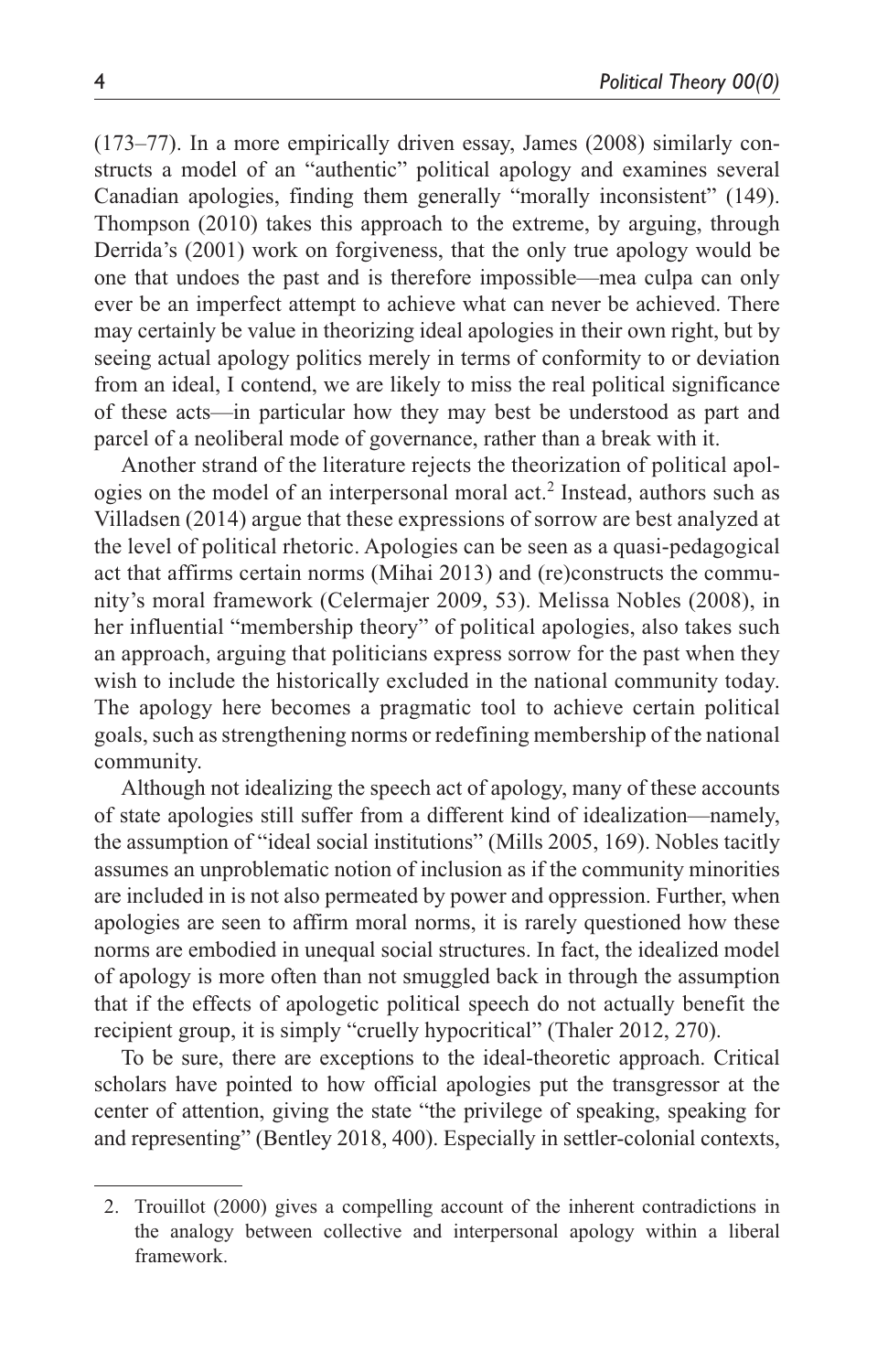scholars have emphasized how state or collective apologies function to reimagine the settler nation's legitimacy (Rajan 2000; Ahmed 2004, chap. 5). What is lacking, however, among these nonidealizing approaches is a clear alternative to the ideal-theoretic model of apology. The critical literature shares with authors such as Nobles a focus on how apologetic speech shapes narratives and norms—be it in order to legitimize a neocolonial liberal order or to foster the inclusion of minority groups. But while this perspective is highly interesting and illuminating, it tells us little about why it is the act of saying *sorry*, rather than other ways of shaping norms and narratives, that has taken on such special force today. As Mills puts it (albeit in a slightly different context), entirely rejecting general theoretical models "deprives one of the apparatus necessary for making general theoretical statements of one's own, and indeed of critiquing those same hegemonic misleading abstractions" (2005, 173–74). Critical analysis of how particular apologies reinforce neocolonial imaginaries do not fundamentally challenge the ideal model of apology, because it can always be seen as simply a nonideal deviation from what an apology "really" is supposed to be.

The remainder of this essay is concerned with grasping the particular significance of the current age of apology and what it tells us about the contemporary political moment. This requires replacing the dominant "ideal-as-idealized-model" of apology with an "ideal-as-descriptivemodel" following Charles Mills's injunction to "*abstract*, [. . .] not *idealize*" (2005, 175, emphasis original). Such a nonideal approach, which I am outlining in this paper, does not yet amount to a comprehensive nonideal theory of state apologies (though it could perhaps constitute a first step in that direction), but rather provides us with new tools, qua the theoretical model of apology I construct, to grasp the significance of a political trend that seems emblematic of our times.3

# **What Do States Do when They Apologize?**

Although work on apologies within the realm of politics has mostly dealt with moral questions, we can find different perspectives among sociologists and anthropologists concerned with elucidating the function of apologies in everyday life. Tavuchis (1991) and Goffman (1971), for instance, conceptualize mea culpa as a reaffirmation of the norms of one's community; apologies "commemorate and reproduce ethical axioms" (Tavuchis 1991, 14). For Goffman (1971) this recommitment to a shared set of norms is a type of

<sup>3.</sup> I thank an anonymous reviewer and the editors of *Political Theory* for pushing me to think much more about the scope and generality of the theoretical approach I am proposing.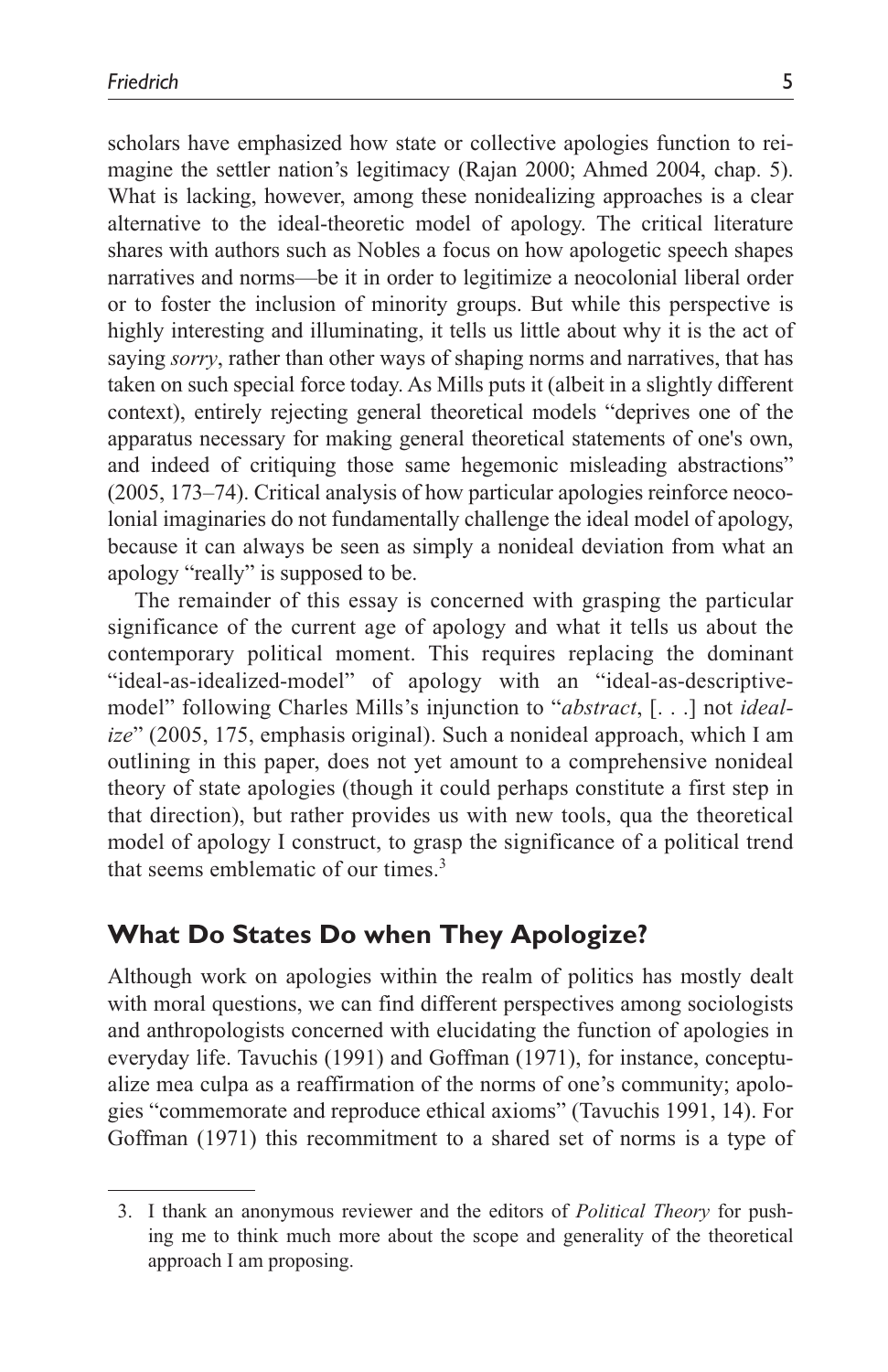remedial work that serves to uphold public order; it establishes that the apologizer "now has a right relationship—a pious attitude—to the rule in question" (149). This is a subtly different point of view from, for example, Nobles's, because there is no normative claim: rather than an act that meets the victim's needs, apology is an act that serves a social function, specifically a function to uphold *order*. In this functionalist perspective, far from an act that vindicates the downtrodden, mea culpa could be seen as reinforcing existing social norms and hierarchies.

I will argue that such a nonideal, sociologically informed perspective can be brought to bear on political apologies too. This will require us first to sort out a few theoretical knots, however. First, what justifies making theoretical claims about the workings of apology tout court, rather than analyzing *particular* apology speeches? This requires an understanding of apology as a speech act. Second, we need to enrich the sociological perspective with a more overt theorization of (state) power.

# *The Speech Act of Apology*

Speech Act Theory gives us the tools to analyze speech as action. J. L. Austin famously begins from the simple observation that many utterances are not true or false, but rather accomplish social actions: saying "I name this ship the *Queen Elizabeth*" is not true or false, but (under the right circumstances) an act that changes the social world. The same goes for apologies. Austin distinguishes between two ways in which speech acts change social reality: as *illocutionary* and as *perlocutionary* acts. The illocutionary act is what I do *in* saying "Sorry"—it is the act of apologizing. The perlocutionary act, on the other hand, pertains to the effects accomplished *by* saying "Sorry"—the act of inspiring forgiveness or, perhaps, angering the victim further. For Austin, illocutionary acts are *conventional*,<sup>4</sup> perlocutionary acts are not.

It is the conventional nature of apologies that allows us to build a theoretical model of their functioning of qua illocutionary acts. Some argue that "speech act theory is too narrow a frame for understanding the nature and functions of public apologies," and that they should instead be analyzed at the level of political rhetoric (Villadsen 2014, 33). This would be to focus on the level of perlocutionary effects: what do political actors accomplish through their apologies, for example, in terms of changing the state's relationship to victim groups,

<sup>4.</sup> This is not the only approach to Speech Act Theory. Other authors (Strawson 1964; Searle 1979) have downplayed the conventional nature of speech acts. The conventional approach, however, is more congenial to the study of acts, such as state apologies, that are highly staged performances of a ritualized act in which the speaker's own intentions seem both opaque and beside the point.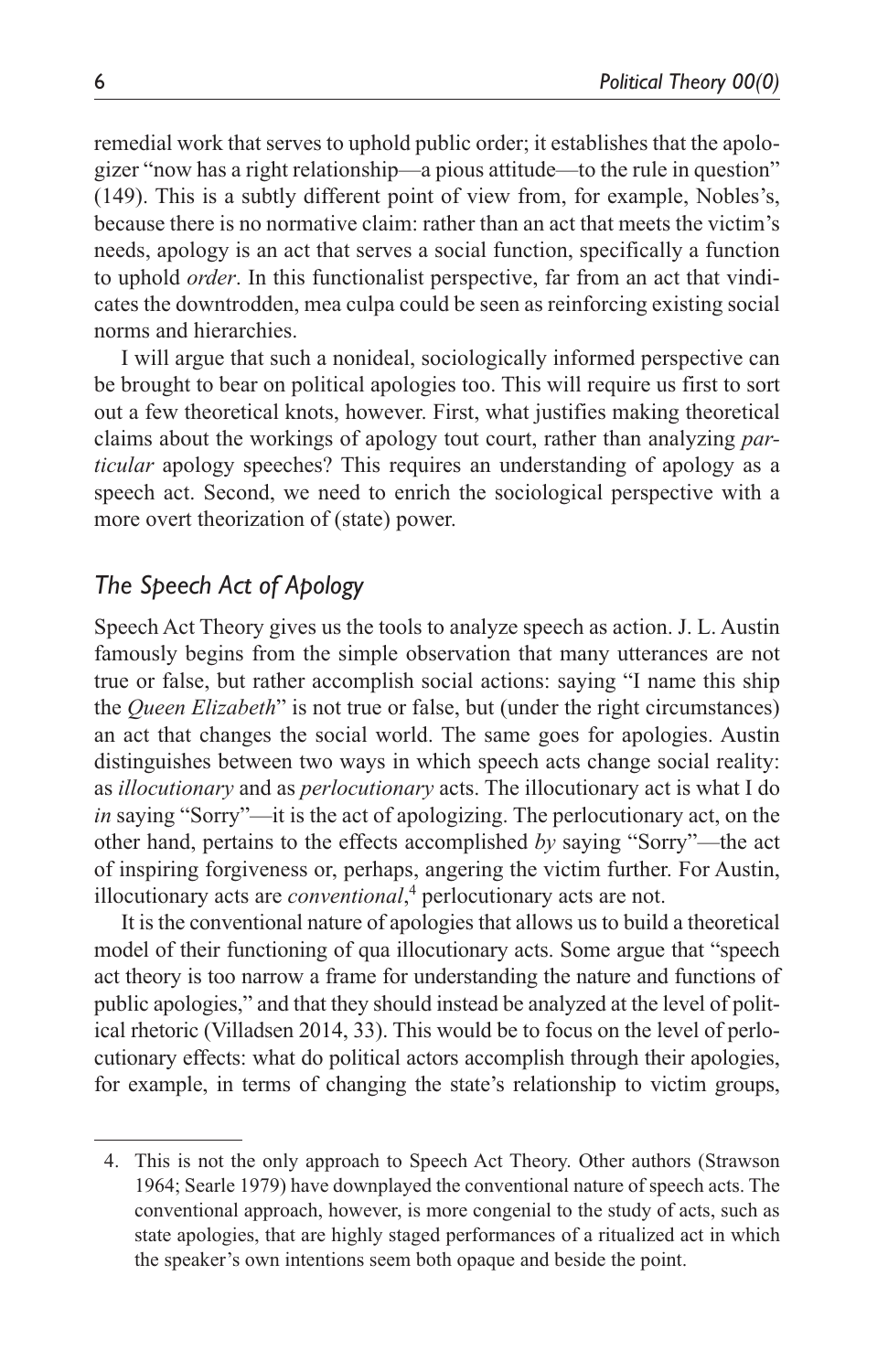redrawing the boundaries of the imagined community, or strengthening humanitarian norms? But the insight of speech act theory is that we can rarely fully understand the effects of a speech act without understanding what kind of convention is being enacted (successfully or not). An utterance like "I apologize," after all, is not a rational, persuasive argument but a performative act that has a certain force by virtue of enacting a social convention.

Ruth Millikan theorizes convention through the notion of *reproduction*: "A behaviour is conventional not because its form matches a conventional one but because its form was produced by reproduction" (1998, 163). State apologies, then, have a certain force because they reproduce a ritual that we are familiar with from everyday life—they derive their meaning from this convention. This is why understanding the function, the *illocutionary force*, of the ordinary speech act of apologizing can contribute to our understanding of state apologies as a political phenomenon (the illocutionary force, however, is never *fully* fixed by the act itself, because, to succeed as an illocutionary act, it also requires the uptake of hearers—this is a point I will return to below).

It is notoriously difficult though to pin down the illocutionary force of apologies. Austin (1962, 83, 159) and Searle (1979, 4) see them as acts that express the speaker's emotions—chiefly regret. Yet, hardly one author who has dealt with apologies in any depth agrees that they *merely* express regret.5 As Tirrell points out, an apology is also a *commissive* act: "just like a promise, I undertake a complex commitment when I apologize" (2013, 172; see also Celermajer 2009, 53).<sup>6</sup> Importantly, however, apologies differ from promises in that they cannot be made by anyone at any time but can only occur in the context of a transgression, an apologizable act. Thereby mea culpa not only commits the speaker to avoid such transgressions in the future, but also makes a normative judgment about the act in question *as wrong*. This also puts apologizing in the category of *verdictives—*speech acts that judge or evaluate (Celermajer 2009, 52; Austin 1962, 152–53).

Apology, then, is a hybrid speech act; the speaker expresses an attitude of regret, judges their past actions as wrong, and commits themself to henceforth

<sup>5.</sup> If this were the case, we would certainly be at a loss to explain why the difference between "I deeply regret" and "I apologize" is often so significant. Besides, Tavuchis (1991, 108–9) argues that in the case of collective apologies it may be perfectly acceptable to apologize for the record without expressing particular feelings. While an apology will often also count as an expression of regret and vice versa, the two are distinct.

<sup>6.</sup> Austin himself noted the close connection between *behabitives* and *commissives* as well as *verdictives* (1962, 153–54, 160). Celermajer (2009, chap. 2) gives a comprehensive overview of the different illocutionary dimensions of apology.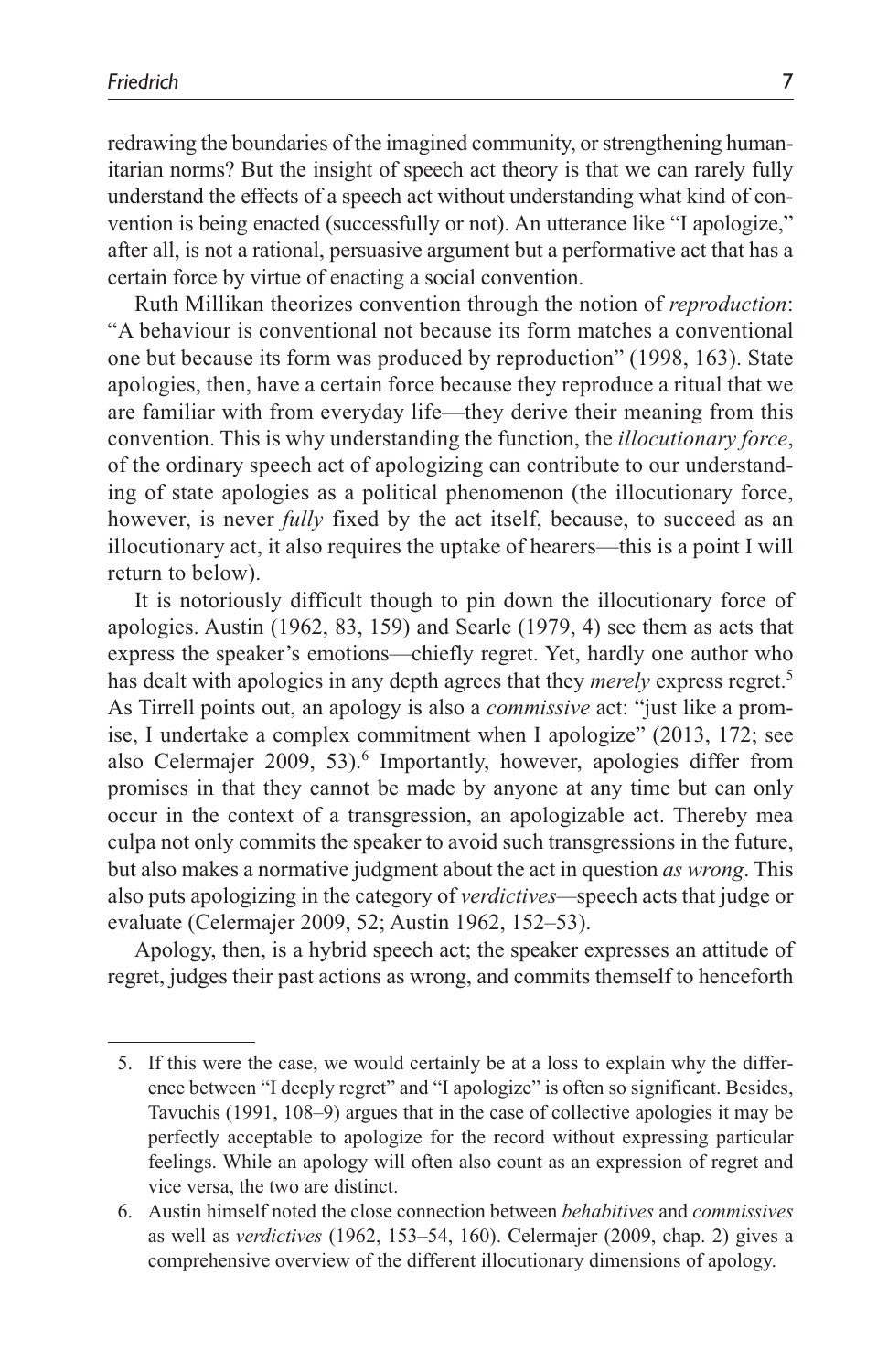avoiding similar conduct. This analysis is useful only in a limited way, however: so far, it tells us little about the functioning of apologies in a social context. This requires a more sociologically inflected analysis that puts the speech act into its social context while retaining the perspective on apology as a social convention. The following two sections will take up two of the main perspectives within the literature on political apology: that apologies lead to reconciliation, and that they are a way of publicly shaping or reinforcing norms. Enriched with insights from Foucault and Goffman, this will form the beginning of a nonideal model of state apologies and their relation to power and hegemony.

# *Apology, Reconciliation, and Relational Power*

That apology (when felicitous) leads to reconciliation between parties is, of course, the assumption underlying most apology scholarship. Kampf and Löwenheim's (2012, 47) model of the "settlement ritual," developed in the context of interstate apologies, captures this idea succinctly when they claim that "at the end of the ritual the offender restores balance." The apology functions "to restore equilibrium between participants" by judging a past action out of bounds and committing the apologizer to a certain course of action in the future.

The problem with the equilibrium model is that it relies on a naive theory of power. Implicit in it is the assumption that actors each possess differing quantities of power and can reach an "equilibrium" through a kind of "exchange of humiliation and power" (Lazare 2004, 52). Michel Foucault's work on the subject has largely been concerned with overturning precisely this view of power as a capacity or possession. Instead, power inheres in relations between people and produces behaviors and subjectivities (Foucault 1983, 221; Rose 1999). We need to replace this understanding of power as a possession that "one holds on to or allows to slip away" with one where "'power' designates relationships between partners" (Foucault 1978, 1983).

Any relationship is a power relation, insofar as any relationship implies "acting upon an[other] acting subject" (Foucault 1983, 220)—these relations can be rigid or flexible and reversible, they can be egalitarian or characterized by domination, but power is always inherent in them. The act of restoring a relationship is therefore necessarily also the act of restoring, or rather stabilizing, a certain power relation (and, to go back to Goffman, to uphold public order). Intrastate apologies, in fact, illustrate this principle clearly. Take Justin Trudeau's 2017 apology for discrimination, especially in the military, of LGBTQ2 communities, which one journalist described exactly as a step "to mend the nation's fractured relationship with its own LGBT community" (Zillman 2017):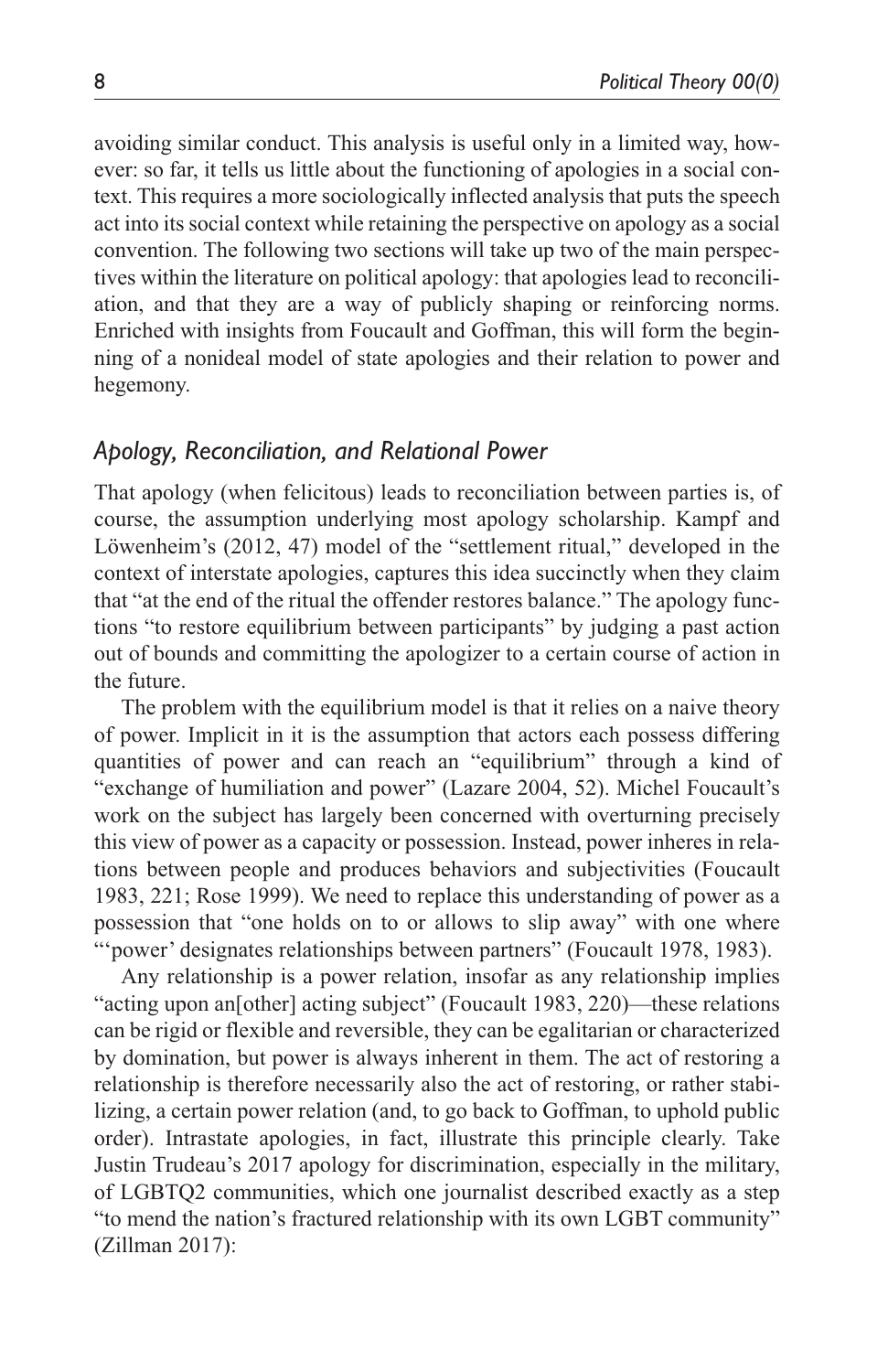Mr. Speaker, the number one job of any government is to keep its citizens safe. And on this, we have failed LGBTQ2 people, time and time again. [...]

To those who wanted to serve [in the military], but never got the chance to because of who you are—you should have been permitted to serve your country.

The relationship Trudeau seeks to "mend" is laid out here fairly explicitly. It is one where the state protects its citizens, while the citizens, in turn, are expected to show allegiance to the state.<sup>7</sup> The state's power inheres in the very fact that its citizens turn to it for protection and show it loyalty—it is, in Foucault's vocabulary, a "pastoral" form of power, which guides, protects, and demands allegiance (Foucault 2007).

In mending this relationship (if successful), the state stabilizes a certain power relation with its loyal citizens by neutralizing the effect of a transgression that threatened this stability. But it is important to note that power is not a zero-sum game; what is secured is not the state's power *at the expense* of citizens' power, but the stability of a specific power relation that limits and enables certain courses of action for both parties. Naturally, this goes the other way as well: citizens can equally "mend" this relationship by apologizing to the state (e.g., for treason). Insofar as apology is about mending relationships, and power is immanent in any relationship, there is an essential connection between power and apology.

# *Apology and State Hegemony*

The account so far is one that fits our intuitions about apologies. Our everyday experiences of mea culpa tend to be exactly cases in which one party has offended against the expectations of an existing relationship: the disobedient child, the employee who fails to meet a deadline, the parent who fails to live up to a promise, or the employer who mixes up two pay checks. As we saw, it also goes some way to account for state apologies, but it remains nagged by one question: what does it mean to "restore" a relationship to citizens that may have been discriminated against as long as the state has existed?

<sup>7.</sup> This, of course, does not always mean that the state will *in fact* uphold these norms after the apology. As an anonymous reviewer has helpfully pointed out, there is often a gap between the normative ideals the state commits to and the reality where many citizens are far from "protected." This normative gap potentially opens up spaces for citizens to use the state's apology subversively to further call into questions its legitimacy. I briefly return to this idea in the section "The transformative power of apology" 3.4 as well as various other points in my discussion below.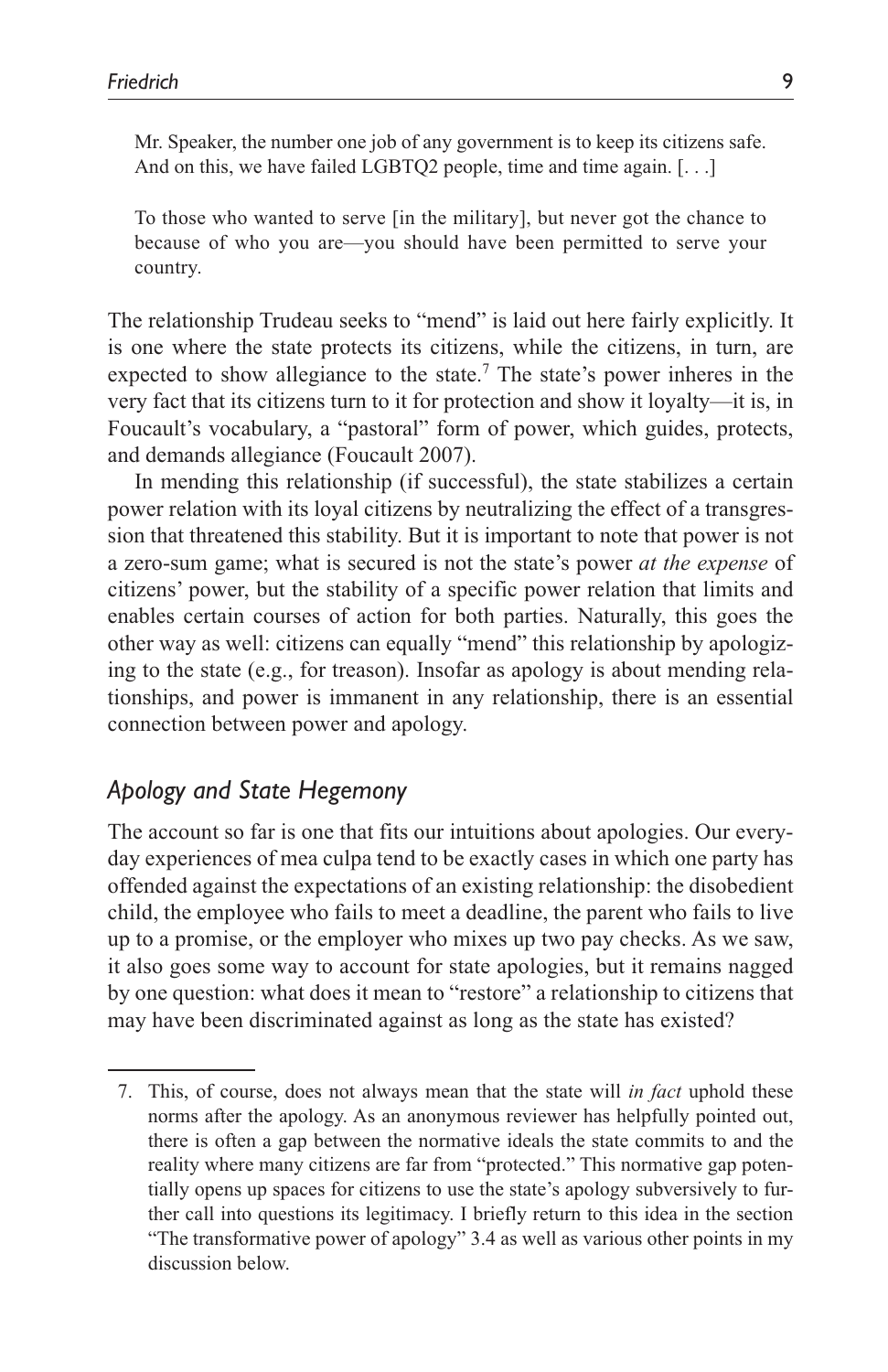To answer this question, we can go back to and deal more explicitly with Goffman's claim that apologies mend not only the apologizer's relationship to their victim, but also to the rule broken. Such rules are of course always the rules of a particular community that share a set of norms—be it a family, a football club, or a national community. However, this does not make state apology an act that is primarily "directed to the nation itself," as Celermajer (2009, 61) claims. The affirmation of the normative community always also affirms that the speaker sees themselves as sharing this community with the addressee, and that their relationship ought to be governed by the norms that are now reaffirmed—this is, of course, the aspect of apology that justifies Nobles's "membership theory" (2008). For instance, the recommitment to the norm that all citizens, regardless of gender or sexual identity, should be allowed to serve in the military is also to establish that the state–citizen relationship should be governed by this norm. We therefore cannot see the normaffirming force of apology as separate from its relational function.

In cases where states apologize to groups that have been discriminated against for the duration of the state's existence, we must understand the apology not as the restoration of a previously virtuous relationship but as the reaffirmation of the norms that *ought* to govern state–citizen relationships. We see this in Trudeau's mention that "the number one job of any government is to keep its citizens safe" or in the frequent mentions in state apologies of equality, human rights, etc.; these references invoke the nation-state as normative community where the state has offended against the norms governing its relationship to its subjects. Such reaffirmation of the normative framework of state–citizen relations can be necessary in the immediate aftermath of obvious violations of these norms, but also when long-ago transgressions suddenly become politically salient and call into question the state's normative status. This can happen because of new information suddenly becoming public, as was recently the case with the horrific discoveries of unmarked graves of indigenous child victims of Canada's residential school system, but more often this is the result of slow changes and continuous pressure from activists to politicize past injustices and change common-sense morality. We often see states apologize for historically distant transgressions at the point where it is no longer politically possible to ignore the incident or deny responsibility.8

<sup>8.</sup> Or, as an anonymous reviewer perceptively pointed out, when it is no longer costly to acknowledge the transgression. This may be the case whenever no further claims for reparations or structural change are likely to result from acknowledgment or apology, for example, because the transgression is too distant (e.g., the Portuguese president's apology to Israel for the inquisition), or because reparations have already been agreed on prior to apologizing (as is the case with Germany and Israel).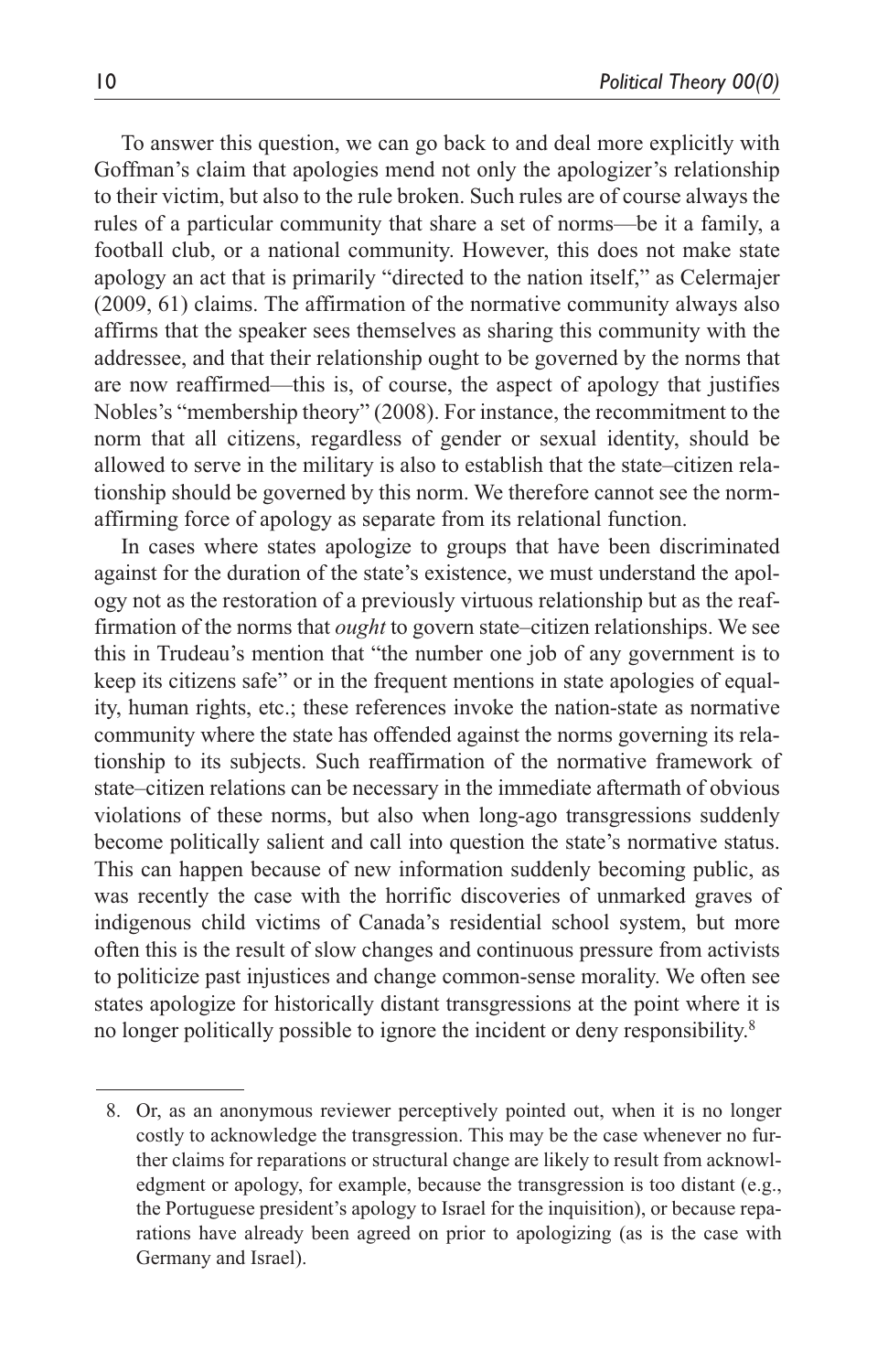The crucial point is this: apology presupposes an already existing norm and a normative community, it addresses itself to the "*established* rules governing the *proper* relationships between government and citizenry" (Nobles 2008, 149, emphasis added). As such, it forecloses the possibility of questioning the very normative framework against which the transgression is defined. Although the act of apologizing can serve to include the previously excluded in the normative community, it is a structurally conservative act; insofar as the state's hegemony, as Foucault would have it, is constituted precisely by the "proper" relationship to its citizens, apology functions to reinforce this hegemony.

This is not to say that individual officials who apologize necessarily intend to reinforce the state's hegemony—political actors might decide to issue an apology for many different reasons to do with personal motivations, external pressures, ideological beliefs, etc.—but that the speech act nevertheless functions to do so. This potential gap between intention and illocutionary force is explained by the fact that state leaders apologize *as* state leaders; state officials act in a way "that is rational for someone occupying that position within the state's structures to undertake" (Holder 2014, 204). In other words, the structural position of the speaker here does a lot of work in determining the illocutionary force.

State power, of course, relies on the state–citizen relationship being constantly enacted by officials and citizens. "The state is a practice [. . .] a way of relating to government" (Foucault 2007, 277), and only persists in virtue of the continuous reenactment of this practice and this relation. What is peculiar about apology is that it functions to reinforce state hegemony *at the very moment* when this power relation has been called into question. When citizens point to past incidents that cast doubt on the state's legitimacy to guide, protect, and demand allegiance, it threatens to subvert the power relation between them and the state. Thus, apology functions as a defensive act; it is a move to secure state hegemony in the face of such threats.

### *The Transformative Power of Apology*

What is outlined previously may be called the conservative power of apology. I have conceptualized it as an act that inherently functions to preserve power structures, rather than challenge them. This may seem misguided to those scholars and activists who see apologies as transformative acts oriented toward a better, more convivial future. It is, of course, important to note that state apologies, while strengthening state hegemony, can be transformative in including previously excluded groups in this hegemony—this inclusive power of apology is not to be discounted. Here, however, I want to add nuance to my account of apologies by pointing to another way in which they can be transformative: by enacting new, and subversive, power relations.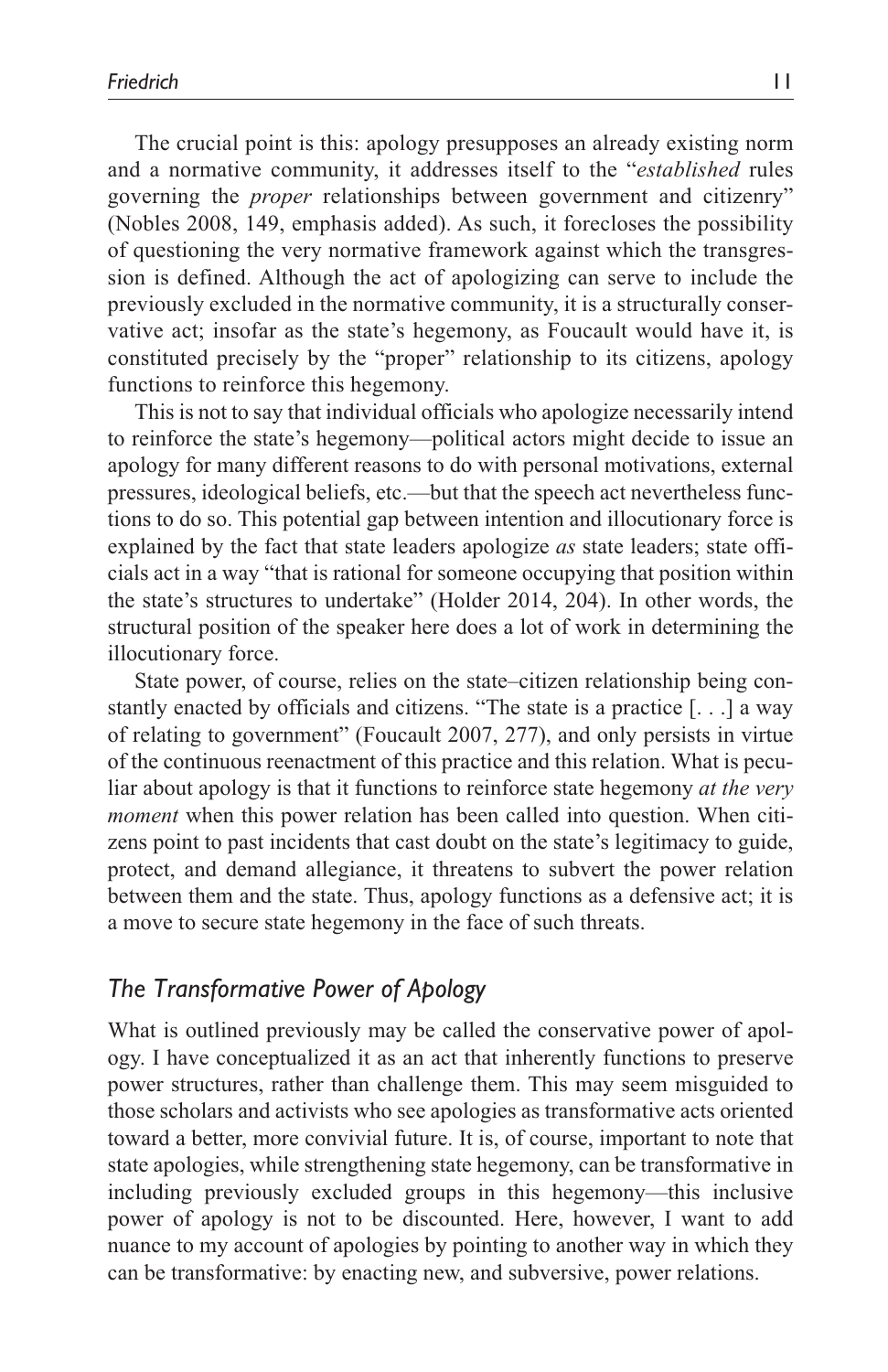If the state and its relation to its subjects is never a pregiven, objective entity, but rather relies on acts such as official apologies for its perpetual reenactment, the option always remains to reenact this relation differently, subversively. Here, we can draw on Judith Butler's theory of gender performativity. For her, "the 'reality' of heterosexual identities is performatively constituted through an imitation that sets itself up as the origin and the ground of all imitations" (Butler 1991, 21). Equally the "reality" of state hegemony is constituted through acts that imitate, or enact, this hegemony. An apology is precisely such an act, an enactment of the state–citizen relation, which also sets itself up as the origin of future reenactment. Because there is no preconstituted reality that the apology as an enactment of this relation refers to, there is naturally always room for transformation, for enacting different power relations. Again, given the structural position of those who apologize *on behalf of* the state, it is hard to imagine that such an apology could enact something like a counterhegemonic relation between state and subjects. Yet, it is a different question when it comes to how victims of injustice demand and receive apologies. When victims of injustice demand apologies from the state, they are not making a rational Habermasian argument about whether the act in question was wrong (although, they may often offer such arguments in conjunction with the call for apology). Rather, such demands enact a normative community and a relation to the state where the relevant act is a transgression. Mackin, in his analysis of the Black Lives Matter movement, argues that activists enact a "counterworld [. . .] *in which it is necessary to state that black lives do in fact matter*" (2016, 473, emphasis original). Likewise, when a state refuses to acknowledge that a given act was wrong, activists enact a moral counterworld where the act counts as a transgression and an apology is owed—it is the very fact that apology implies an established normative order that makes it a powerful tool for the subversive and potentially transformative enactment of a counterworld.

Along the same lines, apologies can also be *received* in ways that subvert the conservative tendency of state apologies. This is because the illocutionary force of any speech act is never fully fixed by the act itself. As Austin pointed out, I cannot be said to have apologized, unless the audience "takes what I say in a certain sense. An effect must be achieved on the audience if the illocutionary act is to be carried out" (1962, 115–16). Poststructuralist versions of speech act theory have picked up on this instability of speech acts to argue that recipients can subvert the illocutionary force of speech acts (e.g., Butler 1997; Derrida 1988). It is, then, always theoretically possible to turn the state's words against itself—for example, to take a limited apology for specific state failures *as if* it were an admission of the state's illegitimacy tout court. Of course, this unpredictability of apologetic speech should not be overstated because any subversive interpretations need a degree of plausibility in order to gain wide uptake themselves, but the point is, as Somani points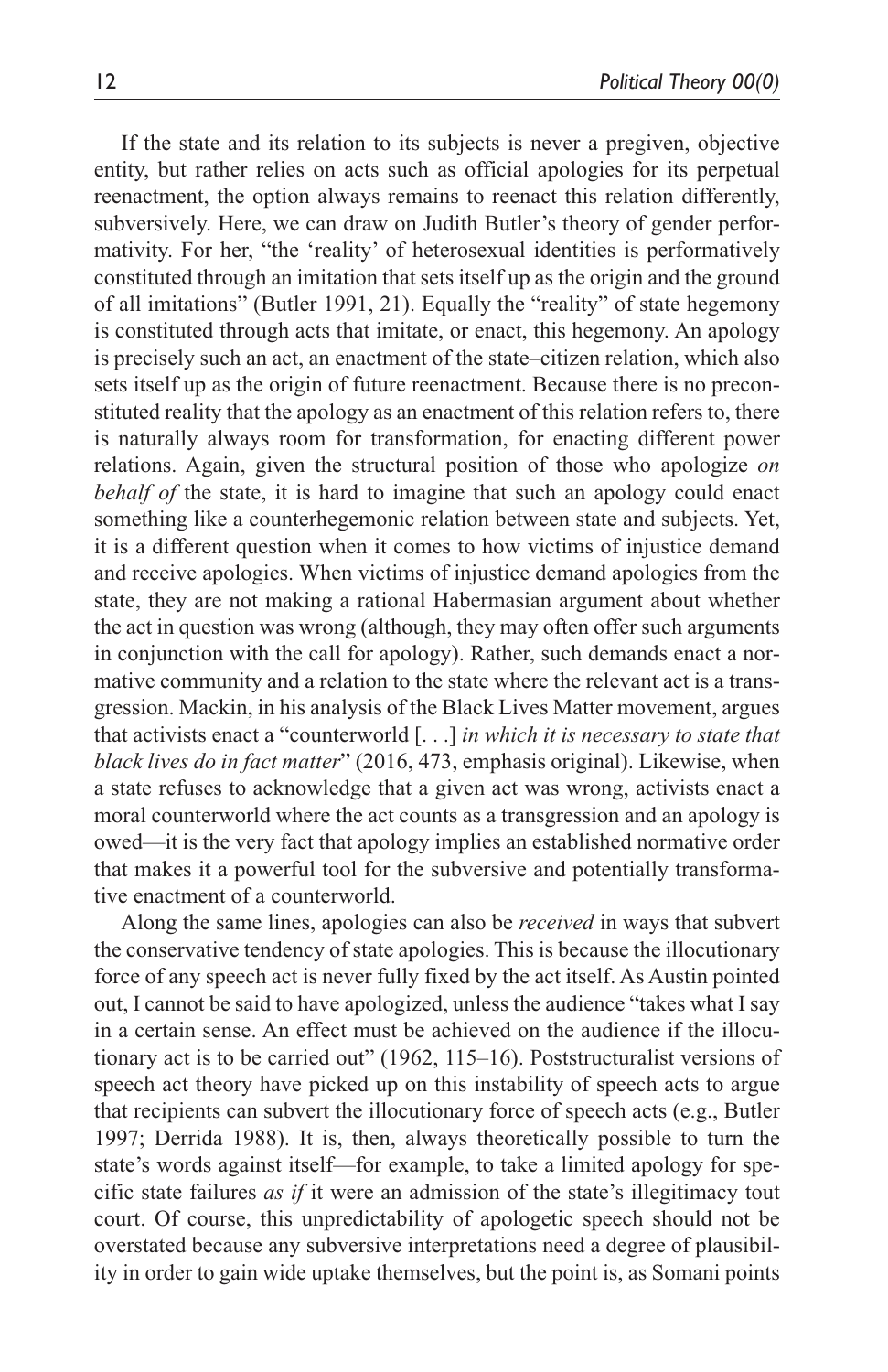out, that state apologies are not totally "static and stable speech acts but rather [...] open-ended rhetorical structures that contain within them the potential for resistance" (2011, 11).

If, in the following, I focus primarily (but not exclusively) on what apologies potentially do *for the state*, rather than the "potential for resistance," that is, on their conservative rather than their transformative potential, this is a deliberate choice. I see a focus on what apologies do for the *apologizer*, rather than the recipients of apology, as a necessary corrective to the overwhelming focus in the literature on what it *ought* to do for victims of injustice. This latter focus is part of the ideal-theoretic perspective, which assumes that apologies are "other-regarding" acts and tends precisely to obscure how apologies can work *for* the state in the state's interest. My point here is thus to try to lay bare the interests of the state and make visible its power and strategies—while always keeping in mind that "where there is power there is resistance" (Foucault 1978, 95).

# **Governing Resistance and Resisting Governance in Neoliberal Canada**

I move now to look closer at Canadian apology politics as a case study to illustrate what a nonideal perspective can reveal about our "age of apology." It places recent apologies by the Trudeau government in the context of contemporary neoliberal societies as theorized by Foucault and others. These expressions of sorrow, I argue, extend the logic of neoliberal governmentality to the government of resentment and resistance against the state. However, I caution against a wholesale rejection of apology politics as playing into the state's hands: in the calls for repentance by apology campaigners we often see the transformative power of apology in action.

# *Neoliberalism and the Government of Resistance*

Foucault theorized the dominant form of power in modern Western nationstates as *governmentality* (2007, 2008). In opposition to sovereign power, characterized by the often violent imposition of the sovereign's will (91–92), and disciplinary power, which works through surveillance and routine (1995, 2007, 45–46, 56–57), governmental power is exercised ostensibly without coercion; the purpose is "to manage and no longer to control" (2007, 353). This governmental management is "not a matter of imposing a law on men" (99) since "to govern humans is not to crush their capacity to act, but to utilize it for one's own objectives" (Rose 1999, 4).

The form governmental management takes today in countries like Canada can be described as what Foucault already in 1978 presciently analyzed as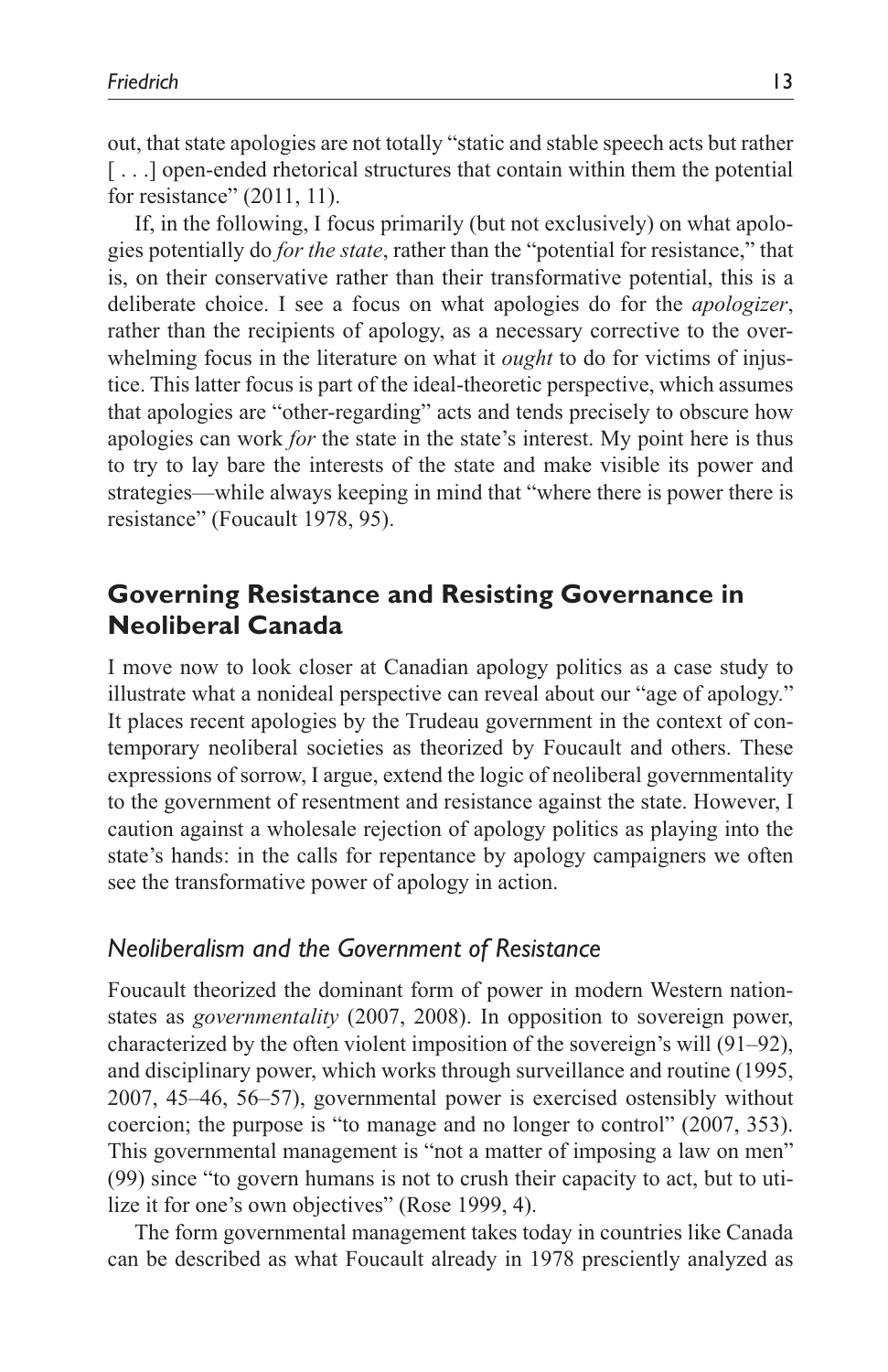neoliberal governmentality (Foucault 2008). As Anita Chari describes it, neoliberalism performed an "inversion of liberalism" where "the state's function is no longer to merely carve out a space for the market to function unimpeded, but rather to actively constitute the market" (2015, 35). This leads to a transformed relation between individual and economy, where the individual workers are no longer conceived as passive input into production, to be disciplined if necessary, but active agents responsible for investing in their own "human capital" and employing this capital for their own greatest profit so market mechanisms can ensure maximal growth. Whereas individual claims to self-realization were previously seen as antithetical to the demands of Fordist production, the drive to realize oneself has now been "transformed into a productive force in the capitalist economy" (Honneth 2004, 473). In this context, resentment against the state for historical wrongs becomes conceptualized, in the language of trauma, "as a threat to future economic and social development" (Million 2013, 19) and "an impediment to [...] full realization of a neoliberal self" (McElhinny 2016, 61).

Given that neoliberal governmentality relies on citizens' active participation in the enterprise society, rather than merely obedience to law, it should be clear why apology might emerge as a useful technology of government. Expressions of contrition seek to rid the resentful subject of their negative affect so they can enact the "proper" relationship to the state. The neoliberal state–subject relationship is invoked most explicitly by Trudeau in his 2016 apology to Canadian Sikhs for the 1914 Komagata Maru incident, where an immigrant ship was turned away by the Canadian authorities and many of its passengers later imprisoned or killed upon return to India.<sup>9</sup> "I apologize," said Trudeau (2016), "[f]or our indifference to your plight. For our failure to recognize all that you had to offer." The proper relationship between state and citizens is precisely one in which the state values its citizens because they "have something to offer," because they contribute to society through their enterprise. Thus, the violation is painted as a failure to recognize these immigrants' *potential*, instead of, say, a failure to recognize their right to migration (entirely in line with Canada's points-based immigration system that grants migrants access based on their putative "potential"). Trudeau adds: "We believe that every person—no matter who they are, no matter where they came from—deserves a real and fair chance at success"; the state's relation to its subjects is not one of providing for all

<sup>9.</sup> Trudeau's was the second official Canadian apology for this incident. The previous 2008 apology by PM Stephen Harper was largely rejected by campaigners for not having been issued in the House of Commons (on this apology, see Somani 2011). Trudeau followed the wishes of activists and issued his speech in parliament on May 18, 2016.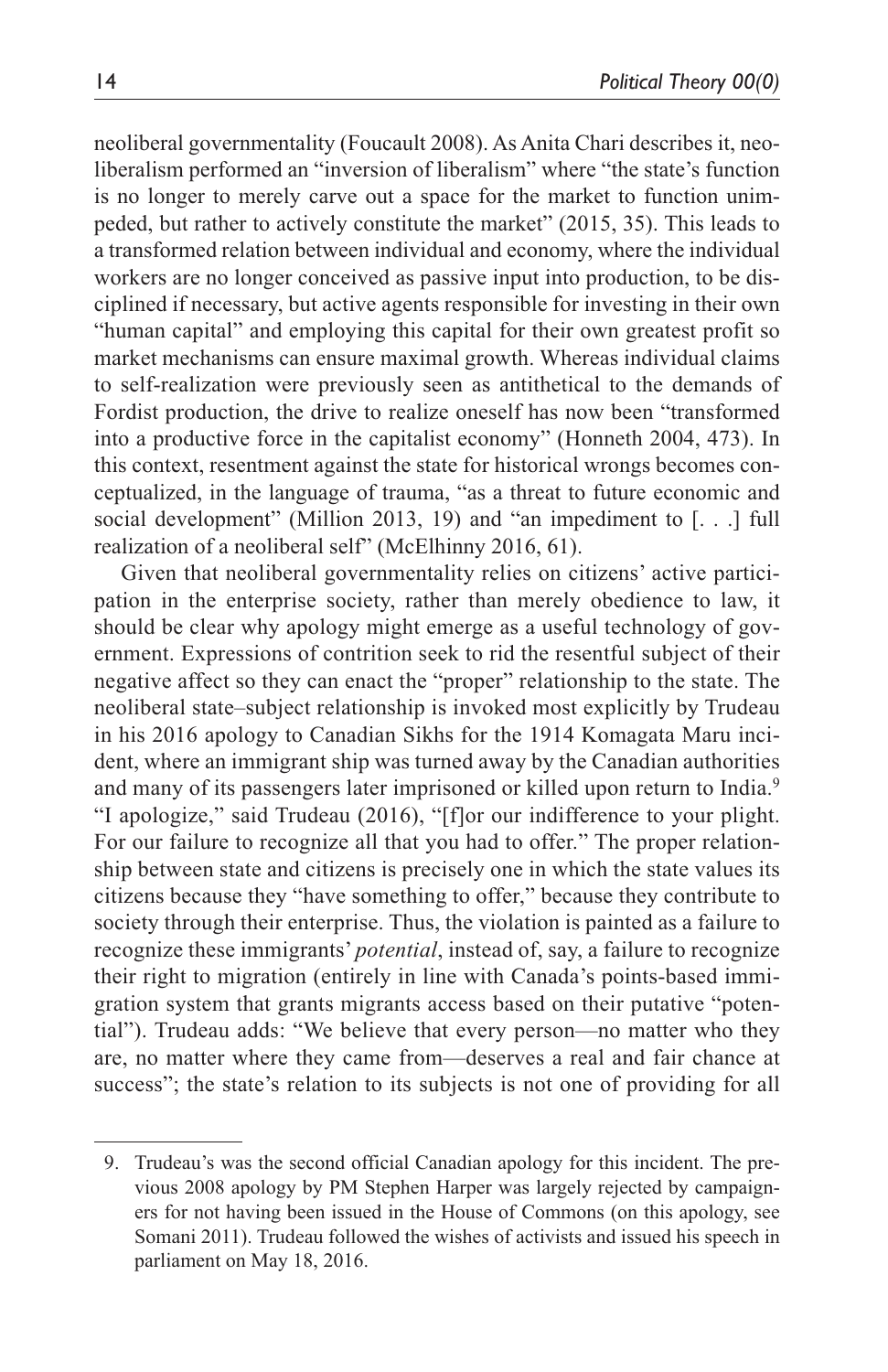equally, but rather enabling competition where everyone has an equal *chance* at success.

Such apologies can be read as extending the logic of governmentality to the realm of resistance. They are not the physical and violent repression of opposition that characterizes sovereign power, and they are not the imposition of regulation and supervision that characterize disciplinary power; mea culpa is the *management* of resistance. Resentment and resistance are not, from the point of view of the state, dangerous behaviors that must be crushed. Rather, they are to be managed through a process of "healing" the "damaged" relationship. Apology seeks to do exactly this. It "fixes the respective positions of the governed and the governors"—precisely as Foucault (2008, 12) saw the function of government.

Of course, this is not to say that such management of resistance is always, or even mostly, effective—apologies can always be ignored, rejected, or, as explained above, taken up in subversive ways, and activists often use state apologies to repoliticize issues and call for further political changes (Somani 2011). One Komagata Maru apology campaigner, Gurpreet Singh (2016), noted after Trudeau's apology that "rather than getting carried away" and "romanticizing Canada as a utopia," activists must now "build bridges between the communities that share histories of racism and colonialism." Or consider the way Trudeau's latest apology for the residential school system was picked up and used to call for wider political change: "Why on earth would we continue residential schools in modern day practices while at the same time apologizing for residential schools? We actually have to stop the practice," as Mi'kmaw lawyer Pamela Palmater put it (Gilmore 2021). So, whereas apology should be seen as a strategy for reasserting hegemony, it is also a strategy that can backfire because of the normative gap that potentially opens up between the norms implicit in the apology and the reality of continuing injustice.

Naturally, it is beyond question that apology, as the management of resistance, is preferable to violent suppression. We must ask, with McNay (2009, 64): "If neoliberal regimes can tolerate an apparent diversity of practices, is the worst aspect of its management of autonomy simply the 'indignity of incorporation?'" The answer is that while apologies are often desired by victims of injustice, and certainly benign compared to other ways of dealing with resistance, we should be alert to the way in which power operates through these speech acts. The attempt to "repair" relations through apology is exactly the attempt to protect current power structures from breaking down—thus apology depoliticizes resentment against the state and aims to take away its potential to destabilize power relations. This echoes the broader logic of neoliberal governmentality that replaces politics as agonistic struggle with the perpetual management of society: "man henceforth has to live in an indefinite time. There will always be governments, the state will always be there, and there is no hope of having done with it" (Foucault 2007, 355).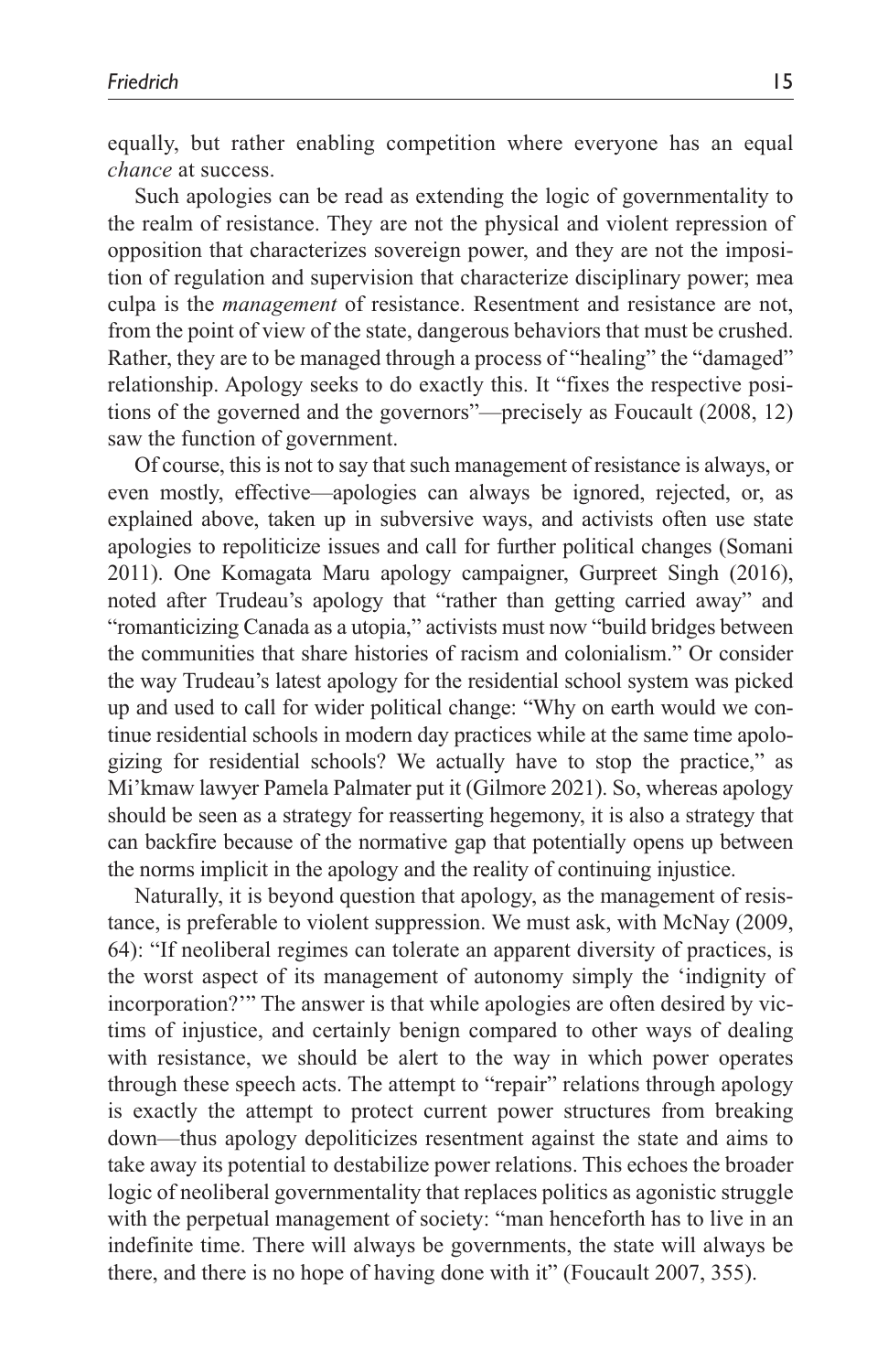From this perspective apology fits only too well into our supposedly posthistorical time, into an age where there no longer seem to be credible alternatives to the current economic and political order. If there are no alternatives to the modern capitalist nation-state, it seems like the most natural thing to help those still resisting make their peace with it—in other words: to settle the accounts.

# *Indigenous Calls for Apology: Resisting Governance*

I have highlighted the importance of paying attention to the ways in which apology can reinforce the state's hegemony. Does that imply that activists' campaigns for state apologies are counterproductive, simply helping the state retain its hegemony? I do not wish to imply such a conclusion—indeed, I agree with Somani (2011, 6) that to dismiss these campaigns "as a form of political naïveté smacks of academic condescension." First of all, it should be clear that not all apology activists necessarily wish to challenge the state's power; because power, on the Foucauldian conception, is not a zero-sum game, it is possible for the state to accommodate many claims of minorities without jeopardizing its hegemony. Minorities' ability to shape the terms of their inclusion in this hegemony ought not to be dismissed or underestimated (Moses 2011).

Of course, for some activists, not least many indigenous activists in Canada, this is not their wish. Lightfoot (2015, 35), for instance, is explicit that for indigenous peoples a "meaningful apology cannot serve to solidify the status quo of a colonial set of power relations in Indigenous–state relationships" (see also the work of other indigenous scholars such as Million [2013] and Tuck and Yang [2012]). Here it is important to consider that the apology given is not necessarily identical to the apology asked for; indigenous activists tend to campaign for the kind of transformative apologies that *would* radically challenge the Canadian state's hegemony.

As suggested, petitions for apology function in much the same way as apologies themselves by enacting a normative world where the apology is owed. Paying attention to the way indigenous activists have called for the state to say sorry reveals that they frequently enact a radically different relationship between the state and indigenous peoples. Apology campaigners have often demanded a "Nation-to-Nations" apology invoking a relationship not between the state and its indigenous subjects, but rather a relation between sovereign nations. When Chief Robert Joseph from the Indian Residential School Survivors Society called for an apology in the House of Commons, he began by pointing out that he is "wearing my ceremonial robes as a sign of respect for your parliamentary traditions" (Standing Committee on Aboriginal Affairs and Northern Development 2005, 6). The implication is clear: he is asking for an apology not in the capacity of a subject of the Canadian state,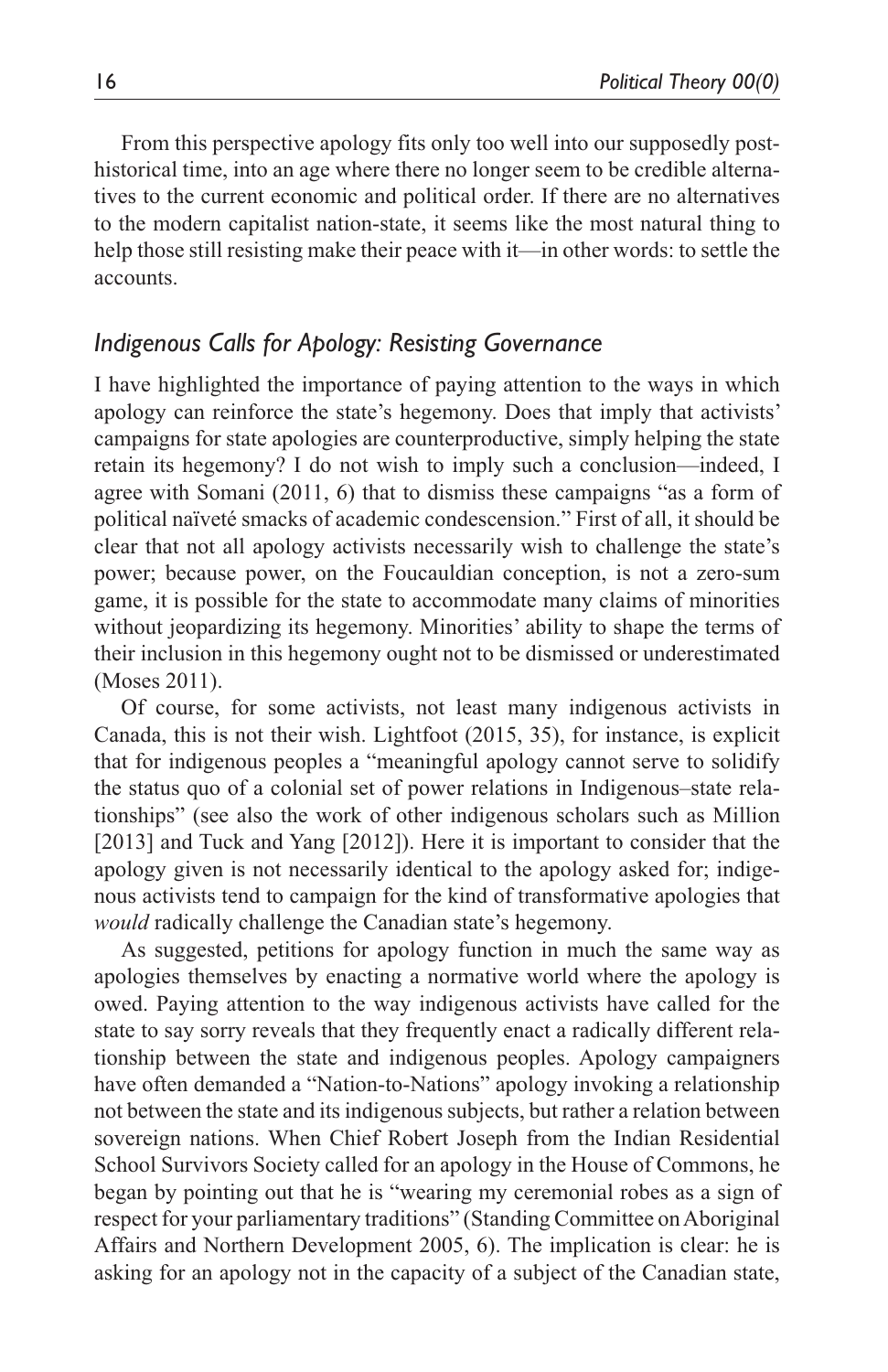but as the representative of a sovereign nation who respects the procedures of the Canadian state and expects equal recognition in turn.

In the same vein, Grand Chief Garrison Settee, when demanding an apology for abuse and racism against indigenous women by employees of a Manitoba state company, underlined that "you are in our territory, [. . .] you must respect our lands and you must respect our people" (*CityNews* 2018). Joseph and Settee do not enact a world where the Canadian state should apologize to its citizens for not protecting them against harm, but a world where the Canadian state must apologize to indigenous nations for violating their sovereignty and disrespecting their people.

These calls for apology enact the type of "Indigenous self-determination [that] threatens any nation-state's imagined homogeneous territorial sovereignty" (Million 2013, 8). They resist the Canadian state's governance of indigenous nations and the governance of indigenous resistance by refusing to frame their criticism of the state on the state's terms. Canada's response to these calls has usually been either to withhold apology or to offer apologies that enact the status quo of power relations. Trudeau's (2017) apology to former students of the Newfoundland and Labrador residential schools is telling: while his speech makes an effort to connect the maltreatment of children in residential schools to the broader logic of colonialism, this acknowledgment is entirely limited to cultural issues. Trudeau is sorry about the damage to "Indigenous languages, spiritual beliefs, and ways of life," but there is no word about the appropriation of land or the imposition of colonial power structures that made the residential schools possible in the first place.

One of Trudeau's mea culpas stands out as different, however: his 2018 apology to the Tsilhqot'in Nation for the 1864–65 hangings of six Tsilhqot'in chiefs who fought the colonial government. Judging by the prime minister's rhetoric, this speech constitutes something like the type of nation-to-nation apology demanded by Chiefs Joseph and Settee: "It is an honour to be welcomed here as Prime Minister of Canada [. . .] to deliver this important message here—*on your land*. [. . .] We confirm without reservation that these six Tsilhqot'in chiefs are fully exonerated of any crime. They acted in accordance with *their own laws* to defend *their territory*" (ATPN News 2018, emphasis added).

This expression of contrition deserves a fuller treatment than can be given here, but a few comments are in order. First, we should not see this as a change of heart by Trudeau. In fact, he has long paid lip service to the idea of a transformed nation-to-nation relationship, while his government has been heavily criticized for its record on indigenous relations, including the approval of a controversial pipeline through First Nations territory (Lightfoot 2018). The cynical view, then, would be to see the Tsilhqot'in apology as just another piece of "faux" rhetoric designed to maintain Canada's image as a tolerant, progressive nation outwardly while continuing on the same colonizing path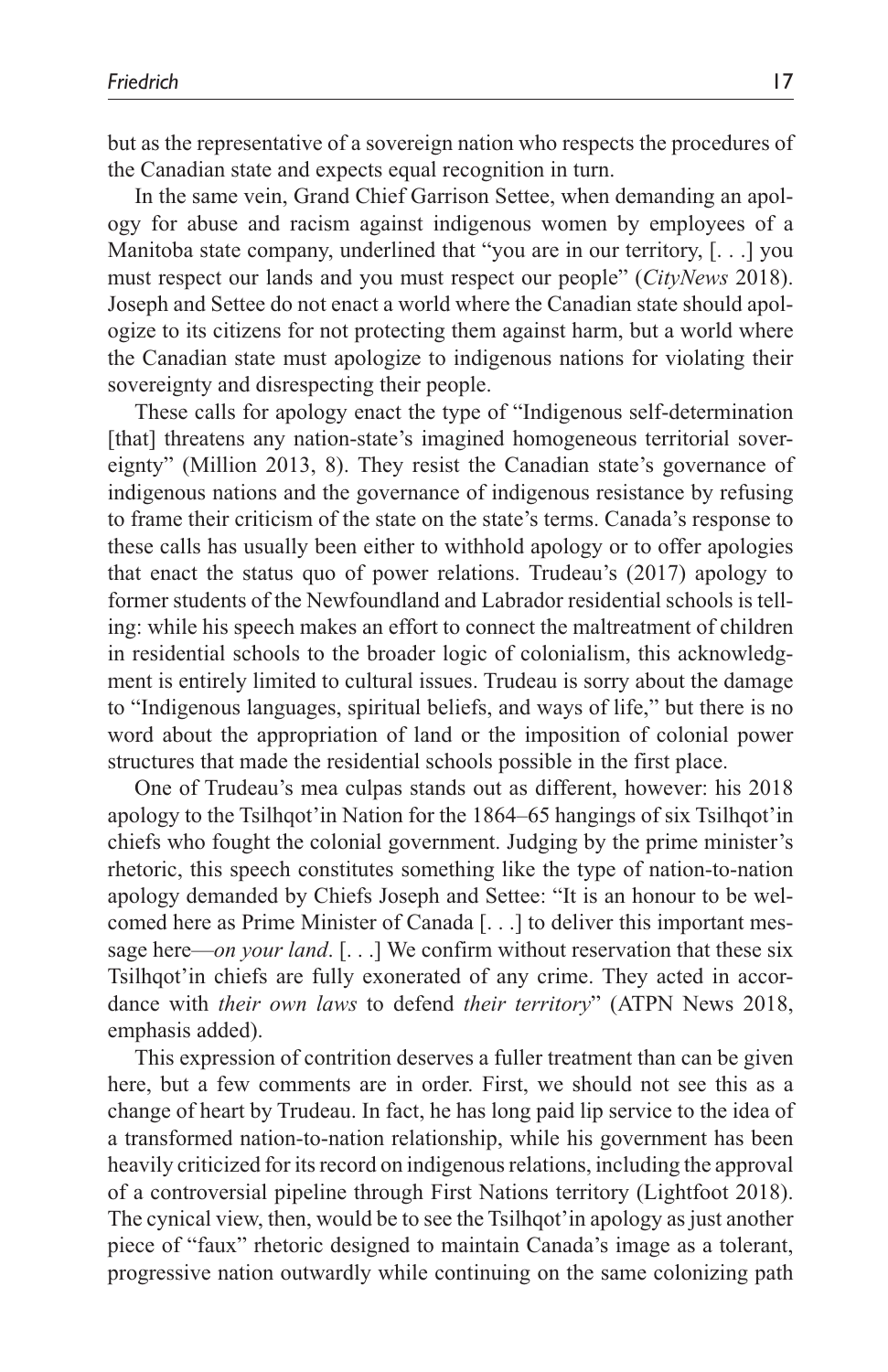(Exner-Pirot 2018). This ignores the fact, however, that it is the continued calls for nation-to-nation apologies by indigenous activists that force the Trudeau government into this kind of rhetoric in order to retain the semblance of harmony; as Exner-Pirot (2018, 166) remarks, "Indigenous leaders have long leveraged Canada's desire to be considered a good and positive force in international relations." While such rhetoric does not make up for the Trudeau government's dismal record on indigenous relations, it can be leveraged politically by activists to point out hypocrisy and make further claims against the state.<sup>10</sup> We should therefore not underestimate the potential of apology politics to be transformative; we should not underestimate apology activists' ability to force the state to perform mea culpa on *their* terms.

A proper assessment of any apology, then, requires paying attention to the normative community and the power relations that are invoked in a particular act of contrition. And, insofar as our primary sympathies lie not with the apologizer but with the recipients of the apology, we must pay attention to how they request and receive the apology—contra Celermajer (2009, 61), who sees the victim group's response as secondary to the transformation of the "ethical status of the dominant group." Beyond the explicit demands of what campaigners want an apology for, from whom, and where, beyond the dichotomy of acceptance or rejection, it is crucial to pay attention to the relationship with the state that activists enact when demanding, accepting, or rejecting an apology—and the kind of relationship the state in turn enacts when offering (or declining to offer) its contrition. Such a shift in attention would go a long way toward enabling a clearer view of the significance of contemporary apology politics.

# **Conclusion**

What, then, do we get out of looking at state apologies through a nonideal perspective? I have argued that we can see apology, with the help of a sociologically informed speech act theory, as an act that aims principally at the restoration of the moral status quo ante. In the face of resentment against the state for recent or past transgressions that calls into question the state's normative standing, apologies function to reassert the normative state–citizen

<sup>10.</sup> It may be no coincidence that, unlike the prime minister's other apologies, no official transcript of the Tsilhqot'in apology was released by Trudeau's office, but only a short summary (Office of the Prime Minister 2018). Somani (2011, 11) writes about Stephen Harper's Komagata Maru apology that the "reluctance to make a transcript of the apology available to the public may be read as the state's attempt to counteract the unpredictability that is immanent in [its] structure." Likewise, the lack of a transcript of the Tsilhqot'in apology may signal that the government is less comfortable with its rhetoric compared to Trudeau's other mea culpas.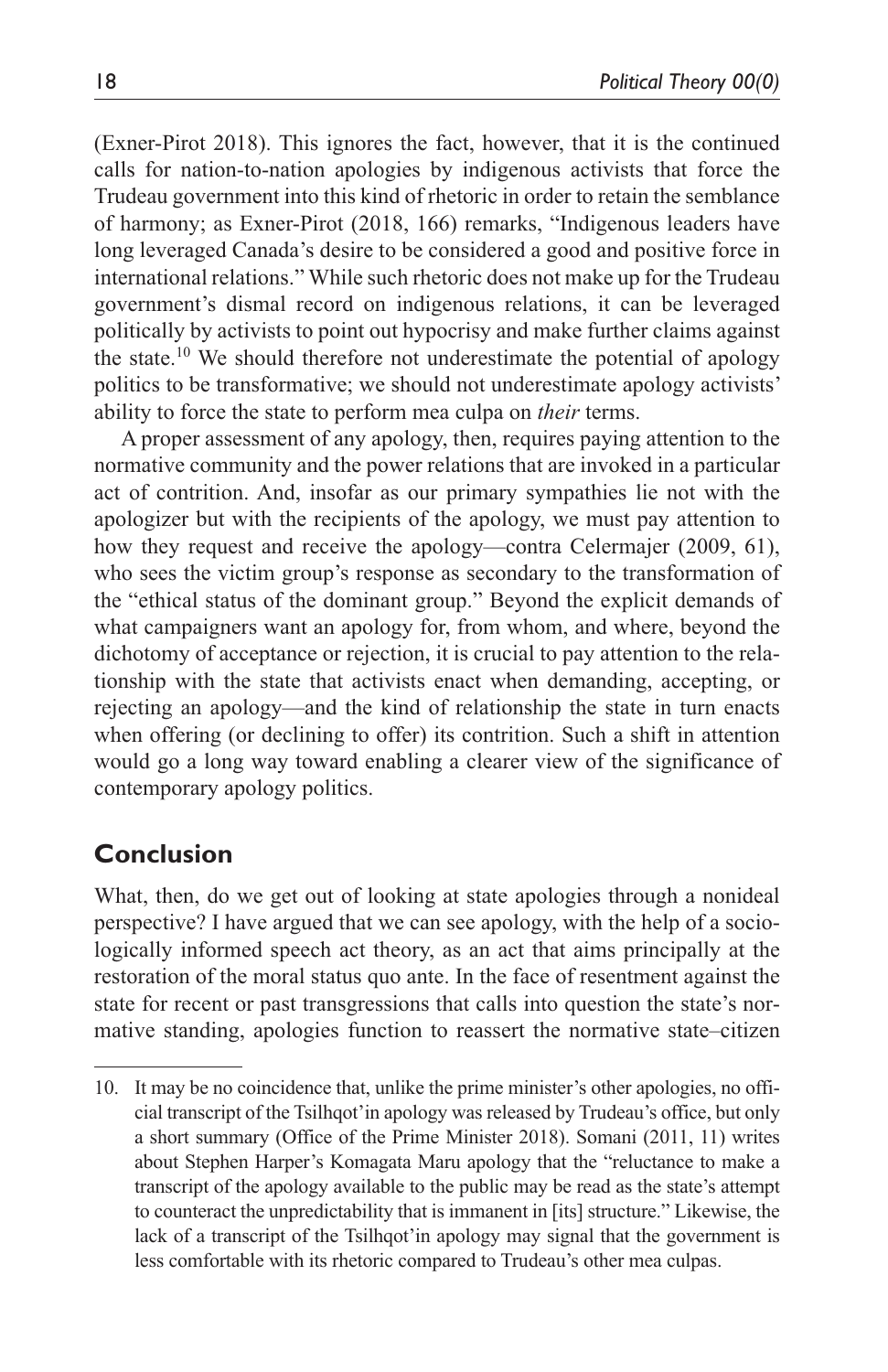relation and uphold hegemony. As such, apologies can be seen as an attempt (rarely fully successful) at managing this resentment. While no one prefers sovereign power's violent oppression of dissent, we should not be blind to the ways in which the new management of resistance also constitutes an exercise of power. This account, then, offers a much-needed nonideal model of apology that enables us to critique expressions of contrition not on moral grounds, for being insincere in their sorrow, but on political grounds, as exercises of power. Yet, as I have stressed, total cynicism about apology politics is not warranted. Instead, greater attention to the different ways in which apology activists enact their relation to the state—sometimes in opposition to its hegemony, sometimes not—is called for.

At this point it is necessary to note a significant limitation of this account. In focusing on Canadian apology politics, it is oriented specifically toward a Western, liberal democratic and settler-colonial context. As Moses (2011, 145–46) points out, this context differs in important ways from the postconflict societies that are the focus of much literature on reconciliation and transitional justice. Whereas much of what is said might fruitfully be applied to such contexts, this would require further work, and the goal of this essay has been specifically to account for liberal intrastate apologies.

While the current wave of apologies is not a homogenous phenomenon, then, much of it can, as exemplified in the contrition of the Trudeau government, be seen as a symptom of our supposedly post-historical era. I have argued that far from being a break with the dominant liberal ethos, apology fits in only too well with a neoliberal governmentality, where individual subjects' resentment against the state is seen not as a political *challenge*, but rather as a problem of *management*. It is a symptom of a time when serious alternatives to the Westphalian capitalist state are largely unthinkable in the common sense that gestures of reconciliation seem to have become a default response to dissatisfaction—beyond apologies, I am also thinking of gestures like the US congressional Democrats staged kneeling in Kente cloth as a response to recent Black Lives Matter protests.

In a 1988 essay, "The End of Politics or The Realist Utopia," Jacques Ranciére equates the rise of managerial politics with the "End of the Promise" (Ranciére 2007). To end on a slightly speculative note, I would suggest that it is no coincidence that the age of apology followed precisely the end of the promise. Whereas the promise is an essentially future-oriented speech act, I have here conceptualized apology as a backward-looking act—not just in its orientation toward a past transgression, but also, significantly, in its function to reinforce *established* norms and power relations that were thrown into question by an act of transgression. In the face of historical and present human suffering, mea culpa offers not so much a radical promise of a better future as a reassertion of the present.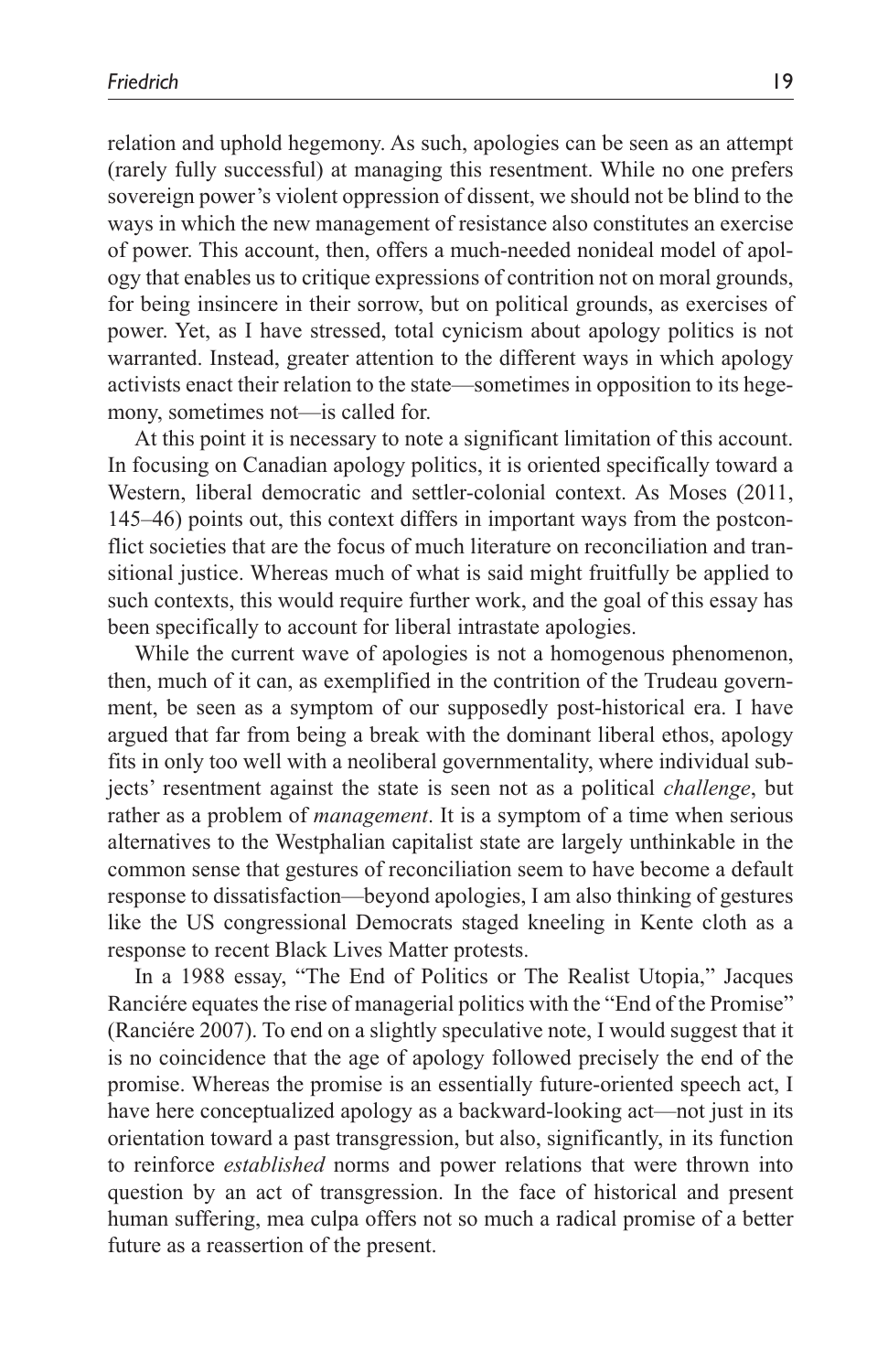### **Acknowledgments**

This essay started its life as an undergraduate dissertation submitted to the University of Aberdeen, and I need, first and foremost, to thank Tom Bentley for his able supervision and for his constant encouragement to keep working on what is now this essay. For engaging discussion and insightful feedback on different versions of this work, I am also thankful to Annabelle Olsson, Jan Hendricks, and audiences at the Political Apologies for Historical Wrongs workshop at the University of Aberdeen and the 2021 UCLA Graduate Student Conference in Political Theory. Finally, I would like to thank the editors of *Political Theory* and two anonymous reviewers for their incredibly thoughtful and kind engagement with this work, and for their incisive feedback that considerably improved the final version.

### **Declaration of Conflicting Interests**

The author declared no potential conflicts of interest with respect to the research, authorship, and/or publication of this article.

### **Funding**

The author received no financial support for the research, authorship, and/or publication of this article.

### **ORCID iD**

Jasper Friedrich <https://orcid.org/0000-0002-1842-9011>

#### **Bibliography**

- Ahmed, Sara. 2004. *The Cultural Politics of Emotion*. Edinburgh: Edinburgh University Press.
- ATPN News. 2018. "Prime Minister Justin Trudeau Apologizes to the Tsilhqot'in Nation." Filmed on November 2. Video, 9:34. [https://www.youtube.com/](https://www.youtube.com/watch?v=_3hQYV1XEvM) [watch?v=\\_3hQYV1XEvM](https://www.youtube.com/watch?v=_3hQYV1XEvM).
- Austin, J. L. 1962. *How to Do Things With Words*. Oxford: Oxford University Press.
- Bentley, Tom. 2018. "Colonial Apologies and the Problem of the Transgressor Speaking." *Third World Quarterly* 39 (3): 399–417.
- Butler, Judith. 1991. "Imitation and Gender Insubordination." In *Inside/Out: Lesbian Theories, Gay Theories*, edited by Diana Fuss, 13–31. New York: Routledge.
- Butler, Judith. 1997. *Exitable Speech: A Politics of the Performative*. New York: Routledge.
- Celermajer, Danielle. 2009. *The Sins of the Nation and the Ritual of Apologies*. Cambridge: Cambridge University Press.
- Chari, Anita. 2015. *A Political Economy of the Senses: Neoliberalism, Reification, Critique*. New York: Columbia University Press.
- *CityNews*. 2018. "Manitoba's Northern First Nations Demand Apologies, Action," September 4, 2018. [https://winnipeg.citynews.ca/video/2018/09/04/manitobas](https://winnipeg.citynews.ca/video/2018/09/04/manitobas-northern-first-nations-demand-apologies-action/)[northern-first-nations-demand-apologies-action/](https://winnipeg.citynews.ca/video/2018/09/04/manitobas-northern-first-nations-demand-apologies-action/).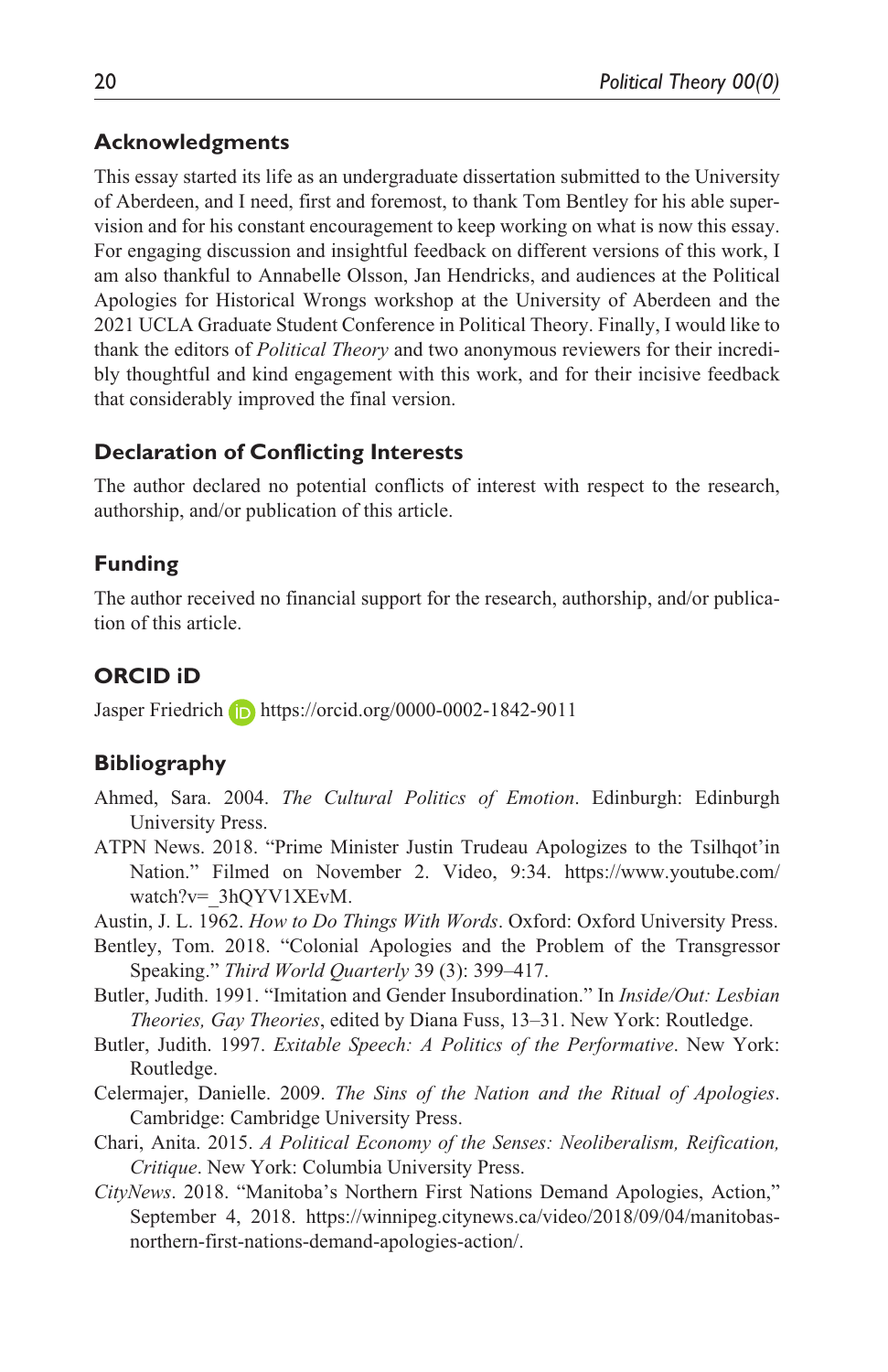- Derrida, Jacques. 1988. "Signature Event Context." In *Limited Inc.*, edited by Gerald Graff, 1–23. Evanston: Northwestern University Press.
- Derrida, Jacques. 2001. *On Cosmopolitanism and Forgiveness*. London: Routledge.
- Dickson, Janice. 2018. "Conservative MP Questions Whether Justin Trudeau's Official Apologies Are Sincere." *National Post*, May 9, 2018. [https://national](https://nationalpost.com/news/canada/conservative-mp-questions-whether-trudeaus-apologies-are-sincere)[post.com/news/canada/conservative-mp-questions-whether-trudeaus-apologies](https://nationalpost.com/news/canada/conservative-mp-questions-whether-trudeaus-apologies-are-sincere)[are-sincere](https://nationalpost.com/news/canada/conservative-mp-questions-whether-trudeaus-apologies-are-sincere).
- Exner-Pirot, Heather. 2018. "Friend or Faux? Trudeau, Indigenous Issues and Canada's Brand." *Canadian Foreign Policy Journal* 24 (2): 165–81.
- Foucault, Michel. 1978. *The History of Sexuality, Volume 1: An Introduction*. New York: Pantheon Books.
- Foucault, Michel. 1983. "The Subject and Power." In *Michel Foucault: Beyond Structuralism and Hermeneutics*, 2nd ed., edited by Hubert L. Dreyfus and Paul Rabinow, 208–26. Chicago: The University of Chicago Press.
- Foucault, Michel. 1995. *Discipline and Punish: The Birth of the Prison*. 2nd ed. New York: Vintage Books.
- Foucault, Michel. 2007. *Security, Territory, Population: Lectures at the College de France, 1977-78*. Edited by Michel Senellart. Basingstoke: Palgrave Macmillan.
- Foucault, Michel. 2008. *The Birth of Biopolitics: Lectures at the College de France, 1978-79*. Edited by Michel Senellart. Basingstoke: Palgrave Macmillan.
- Fukuyama, Francis. 1992. *The End of History and the Last Man*. London: Hamish Hamilton.
- Gibney, Mark, Rhoda E. Howard-Hassmann, Jean-Marc Coicaud, & Niklaus Steiner, eds. 2008. *The Age of Apology: Facing up to the Past*. Philadelphia: University of Pennsylvania Press.
- Gilmore, Rachel. 2021. "Trudeau sorry for 'incredibly harmful' residential schools as advocates call for accountability." *Global News*, June 25, 2021. [https://global](https://globalnews.ca/news/7980719/residential-schools-trudeau-apology-cowessess-751-unmarked-graves/)[news.ca/news/7980719/residential-schools-trudeau-apology-cowessess-751-un](https://globalnews.ca/news/7980719/residential-schools-trudeau-apology-cowessess-751-unmarked-graves/)[marked-graves/.](https://globalnews.ca/news/7980719/residential-schools-trudeau-apology-cowessess-751-unmarked-graves/)
- Goffman, Erving. 1971. *Relations in Public: Microstudies of the Public Order*. Harmondsworth: Penguin Books.
- Holder, Cindy. 2014. "Reasoning Like a State: Integration and the Limits of Official Regret." In *On the Uses and Abuses of Political Apologies*, edited by Mihaela Mihai & Mathias Thaler, 203–19. Basingstoke: Palgrave Macmillan.
- Honneth, Axel. 2004. "Organized Self-Realization: Some Paradoxes of Self-Realization." *European Journal of Social Theory* 7 (4): 463–478.
- James, Matt. 2008. "Wrestling with the Past: Apologies, Quasi-Apologies, and Non-Apologies in Canada." In *The Age of Apology: Facing up to the Past*, edited by Mark Gibney, Rhoda E. Howard-Hassmann, Jean-Marc Coicaud, & Niklaus Steiner, 137–53. Philadelphia: University of Pennsylvania Press.
- Kampf, Zohar, & Nava Löwenheim. 2012. "Rituals of Apology in the Global Arena." *Security Dialogue* 43 (1): 43–60.
- Lazare, Aaron. 2004. *On Apology*. Oxford: Oxford University Press.
- Lightfoot, Sheryl. 2015. "Settler-State Apologies to Indigenous Peoples: A Normative Framework and Comparative Assessment." *Native American and Indigenous Studies* 2 (1): 15–39.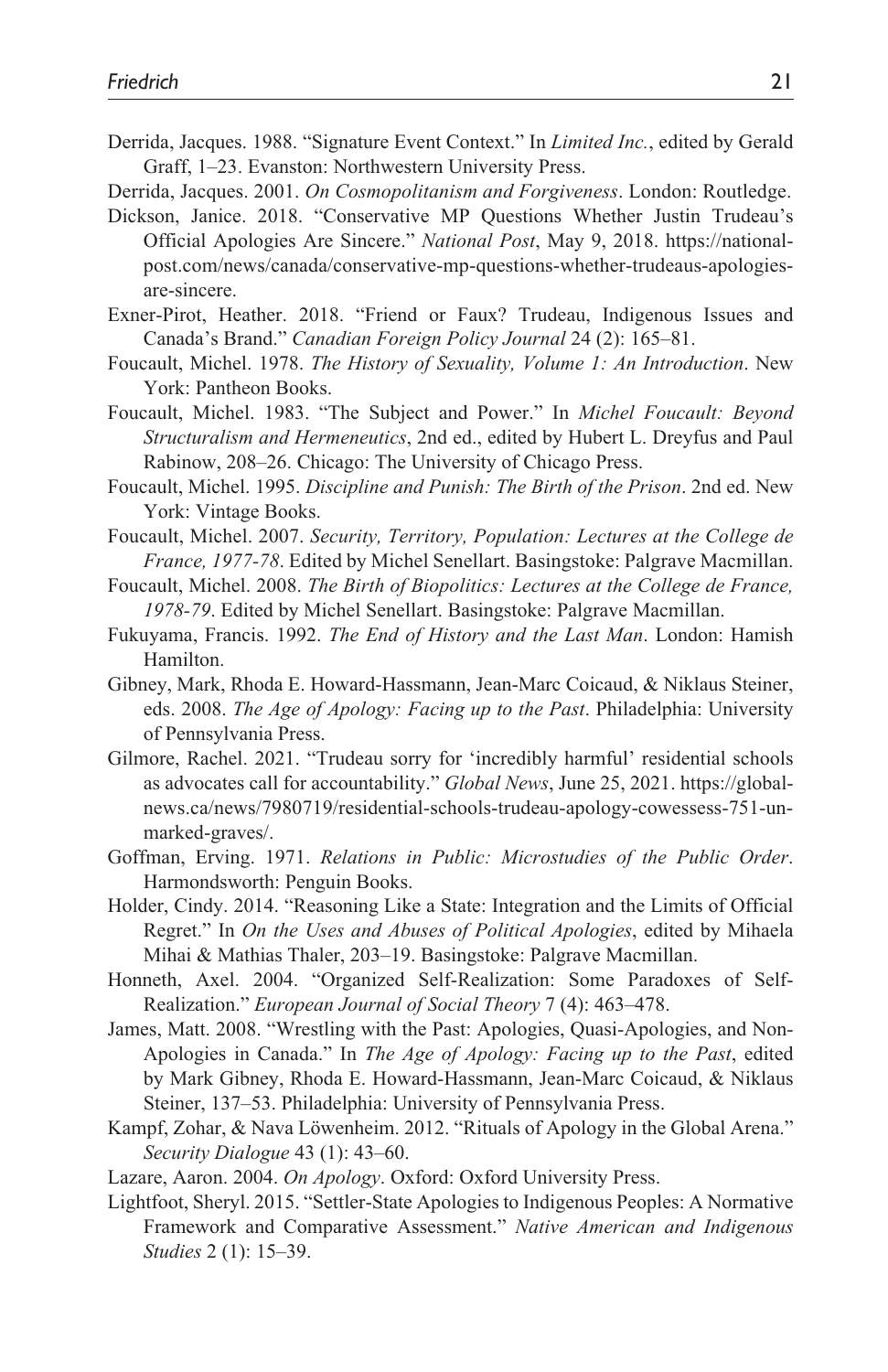- Lightfoot, Sheryl. 2018. "A Promise Too Far? The Justin Trudeau Government and Indigenous Rights." In *Justin Trudeau and Canadian Foreign Policy*, edited by Norman Hillmer & Philippe Lagassé, 165–85. Cham: Palgrave Macmillan.
- Mackin, Glenn. 2016. "Black Lives Matter and the Concept of the Counterworld." *Philosophy & Rhetoric* 49 (4): 459–81.
- MacLachlan, Alice. 2014. "Beyond the Ideal Political Apology." In *On the Uses and Abuses of Political Apologies*, edited by Mihaela Mihai & Mathias Thaler, 13– 31. Basingstoke: Palgrave Macmillan.
- McElhinny, Bonnie. 2016. "Reparations and Racism, Discourse and Diversity: Neoliberal Multiculturalism and the Canadian Age of Apologies." *Language and Communication* 51: 50–68.
- McNay, Lois. 2009. "Self as Enterprise: Dilemmas of Control and Resistance in Foucault's The Birth of Biopolitics." *Theory, Culture & Society* 26 (6): 55–77.
- Mihai, Mihaela. 2013. "When the State Says 'Sorry': State Apologies as Exemplary Political Judgments." *Journal of Political Philosophy* 21 (2): 200–220.
- Millikan, Ruth Garrett. 1998. "Language Conventions Made Simple." *The Journal of Philosophy* 95 (4): 161–80.
- Million, Dian. 2013. *Therapeutic Nations: Healing in an Age of Indigenous Human Rights*. Tucson: The University of Arizona Press.
- Mills, Charles W. 2005. "'Ideal Theory' as Ideology." *Hypatia* 20 (3): 165–84.
- Moses, A. Dirk. 2011. "Official Apologies, Reconciliation, and Settler Colonialism: Australian Indigenous Alterity and Political Agency." *Citizenship Studies* 15 (2): 145–59.
- Nobles, Melissa. 2008. *The Politics of Official Apologies*. Cambridge: Cambridge University Press.
- Office of the Prime Minister. 2018. "Prime Minister Delivers a Statement of Exoneration for Six Tsilhqot'in Chiefs," March 26, 2018. [https://pm.gc.ca/en/](https://pm.gc.ca/en/news/news-releases/2018/03/26/prime-minister-delivers-statement-exoneration-six-tsilhqotin-chiefs) [news/news-releases/2018/03/26/prime-minister-delivers-statement-exoneration](https://pm.gc.ca/en/news/news-releases/2018/03/26/prime-minister-delivers-statement-exoneration-six-tsilhqotin-chiefs)[six-tsilhqotin-chiefs](https://pm.gc.ca/en/news/news-releases/2018/03/26/prime-minister-delivers-statement-exoneration-six-tsilhqotin-chiefs).
- Rajan, Rajeswari Sunder. 2000. "Righting Wrongs, Rewriting History?" *Interventions* 2 (2): 159–70.
- Ranciére, Jacques. 2007. *On the Shores of Politics*. 2nd ed. London: Verso.
- Rose, Nikolas. 1999. *Powers of Freedom: Reframing Political Thought*. Cambridge: Cambridge University Press.
- Searle, John R. 1979. *Expression and Meaning: Studies in the Theory of Speech Acts*. Cambridge: Cambridge University Press.
- Singh, Gurpreet. 2016. "Gurpreet Singh: Looking beyond the Komagata Maru Apology." *Georgia Straight*, May 20, 2016. [https://www.straight.com/](https://www.straight.com/news/702831/gurpreet-singh-looking-beyond-komagata-maru-apology) [news/702831/gurpreet-singh-looking-beyond-komagata-maru-apology](https://www.straight.com/news/702831/gurpreet-singh-looking-beyond-komagata-maru-apology).
- Somani, Alia. 2011. "The Apology and Its Aftermath: National Atonement or the Management of Minorities?" *Postcolonial Text* 6 (1): 1–18.
- Standing Committee on Aboriginal Affairs and Northern Development. 2005. 1st Session, 38th Parliament. [https://www.ourcommons.ca/Content/Committee/381/](https://www.ourcommons.ca/Content/Committee/381/AANO/Evidence/EV1636789/AANOEV18-E.PDF) [AANO/Evidence/EV1636789/AANOEV18-E.PDF.](https://www.ourcommons.ca/Content/Committee/381/AANO/Evidence/EV1636789/AANOEV18-E.PDF)
- Strawson, P. F. 1964. "Intention and Convention in Speech Acts." *The Philosophical Review* 73 (4): 439–60.